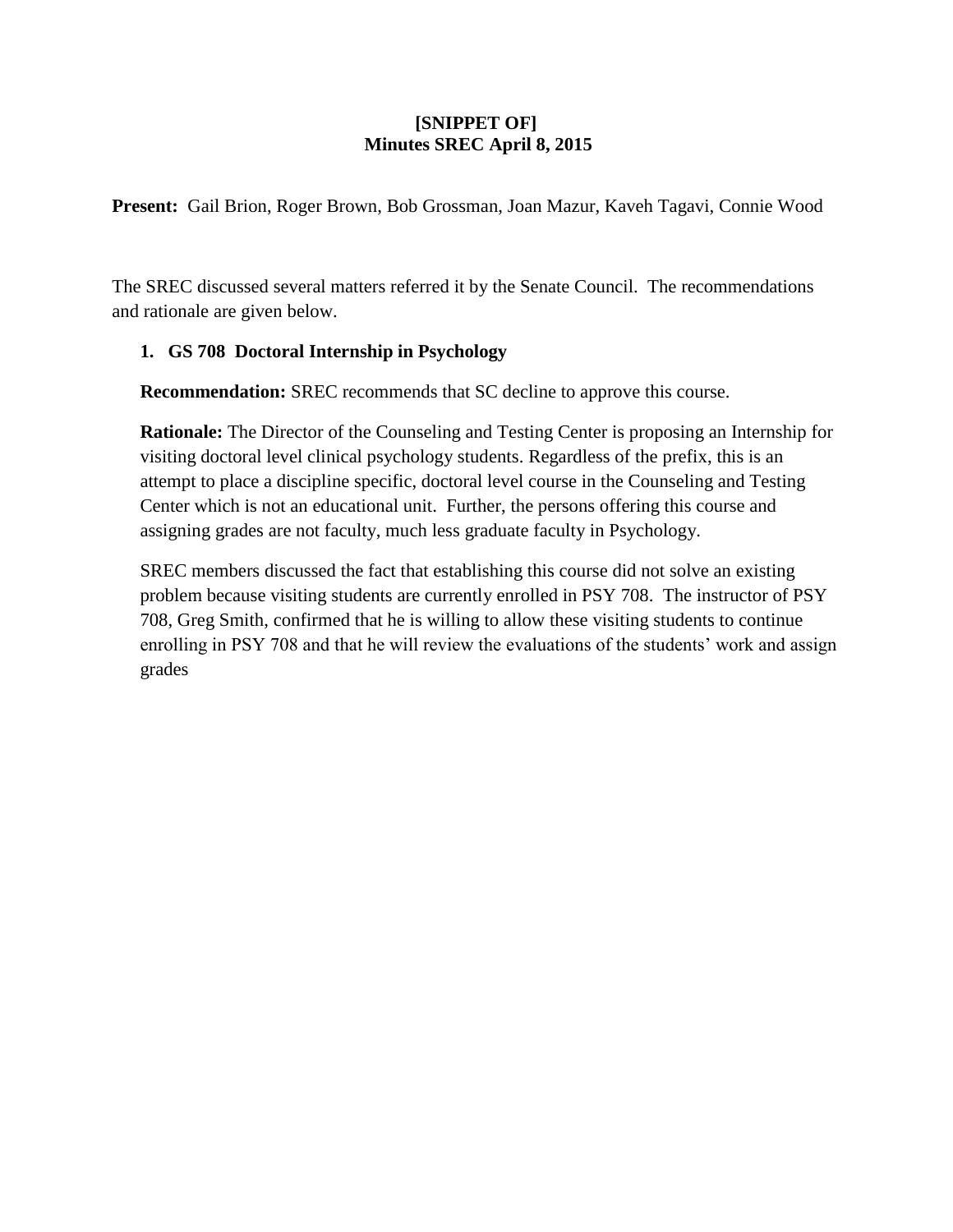# **New Course Report**

#### **MARINE REAS SO AM**

# 1. General Information

UNIVERSITY OF

KENTÜCKY

1a. Submitted by the College of: GRADUATE SCHOOL

Date Submitted: 10/28/2014

- 1b. Department/Division: Counseling Center
- 1c. Contact Person

Name: Federico Aldarondno

Email: faldaro@uky.edu

Phone: 257-8701

Responsible Faculty ID (if different from Contact)

Name: Federico Aldarondo

Email: faldaro@uky.edu

Phone: 257-8701

1d. Requested Effective Date: Semester following approval

· 1e. Should this course be a UK Core Course? No

# 2. Designation and Description of Proposed Course

2a. Will this course also be offered through Distance Learning?: No

2b. Prefix and Number: GS 708

2c. Full Title: Counseling Center Doctoral Internship in Psychology

2d. Transcript Title: Doctoral Internship in Psychology

2e. Cross-listing:

2f. Meeting Patterns

CLINICAL: 500

SEMINAR: 180

OTHER: 1300

OTHEREXPLAIN: individual clinical supervision, group therapy supervision, intern provision of supervision for practicum students, clinical documentation, orientation, psychoeducational presentations, and a consultation project

2g. Grading System: Graduate School Grade Scale

2h. Number of credit hours: 0

2i. Is this course repeatable for additional credit? Yes

If Yes: Maximum number of credit hours: 0

RECEIVED

FEB 282015

**International Card** 

*i* i

**Visit Control Communication** 

i[ **International Community International Internet** jl recommendated internal **INTERNATION** 

**II** 

!

OFFICE OF THE SENATE COUNCIL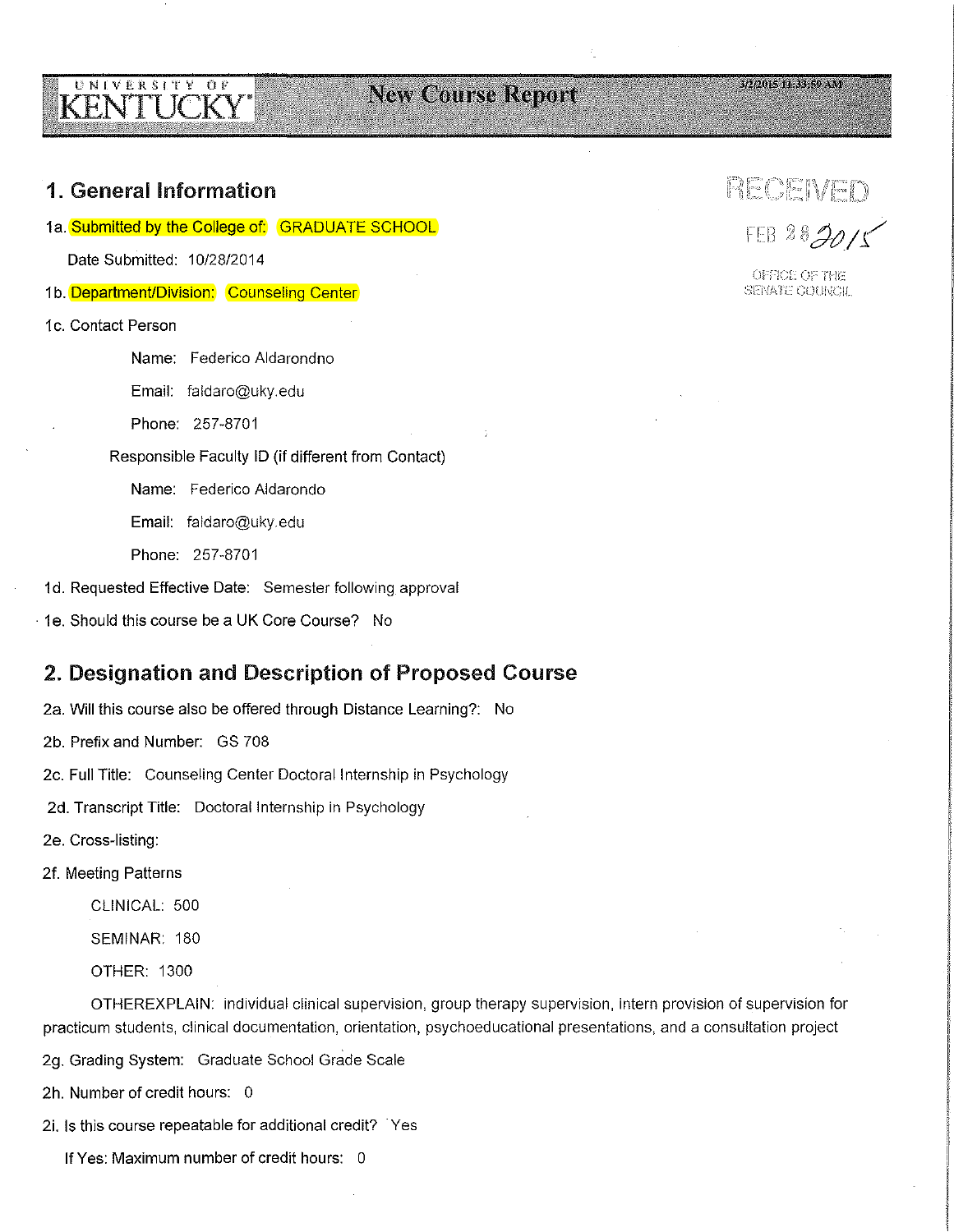# UNIVERSITY OF KËNTUCKY

If Yes: Will this course allow multiple registrations during the same semester? No

2j. Course Description for Bulletin: Course Description for Bulletin The University of Kentucky Counseling Center (UKCC) requires all psychology interns to complete a 2000 hour internship with a minimum of 500 hours of direct service. The course will be graded on a satisfactory (S) - unsatisfactory (U) basis. There are a number of requirements aside from the direct service area, including participating in seminars; presenting clinical cases; conducting and writing reports from psychological assessments; and presenting psychoeducational programs to campus and community audiences.

2k. Prerequisites, if any: Applicants must be doctoral candidates from Clinical or Counseling Psychology Ph.D. or Psy.D. programs (preferably APA or CPA accredited) whose training directors have certified that they are eligible and ready for internship. All coursework, practicum experience, and comprehensive exams required for the doctoral degree must be completed by the application date. Candidates who have completed their dissertation will be given preference. Competitive applicants will have college counseling center experience, outreach experience, an interest in multiculturalism, group therapy, and AD/HD assessment, and have completed 500 intervention hours on the AAPI. Our Counseling Center seeks individuals who are collaborative in nature, have strong communication skills, practice good selfcare, are open to learning different therapeutic approaches, are independent while valuing consultation and collaboration, and value self-reflection as a tool for professional development.

21. Supplementary Teaching Component:

3. Will this course taught off campus? No

If YES, enter the off campus address:

4. Frequency of Course Offering: Summer,

Will the course be offered every year?: Yes

If No, explain:

5. Are facilities and personnel necessary for the proposed new course available?: No

If No, explain: The Counseling Center has the facilities for everything connected to this course. Interns have offices for supervised clinical work with video recording capabilities. Interns have computers for report writing and records management as well as special projects and presentations. There is a conference room, where all seminars take place.

6. Wihat enrollment (per section per semester) may reasonably be expected?: 4

7. Anticipated Student Demand

Will this course serve students primarily within the degree program?: No

Will it be of interest to a significant number of students outside the degree pgm?: Yes

If Yes, explain: The doctoral internship in psychology course will be open to students who are selected from a national matching process. The students will be at UK as visiting students, and often they are taking another course at their home institutions that reflects that they are completing this last, practical/clinical component of their doctoral degree.

8. Check the category most applicable to this course: Relatively New- Now Being Widely Established,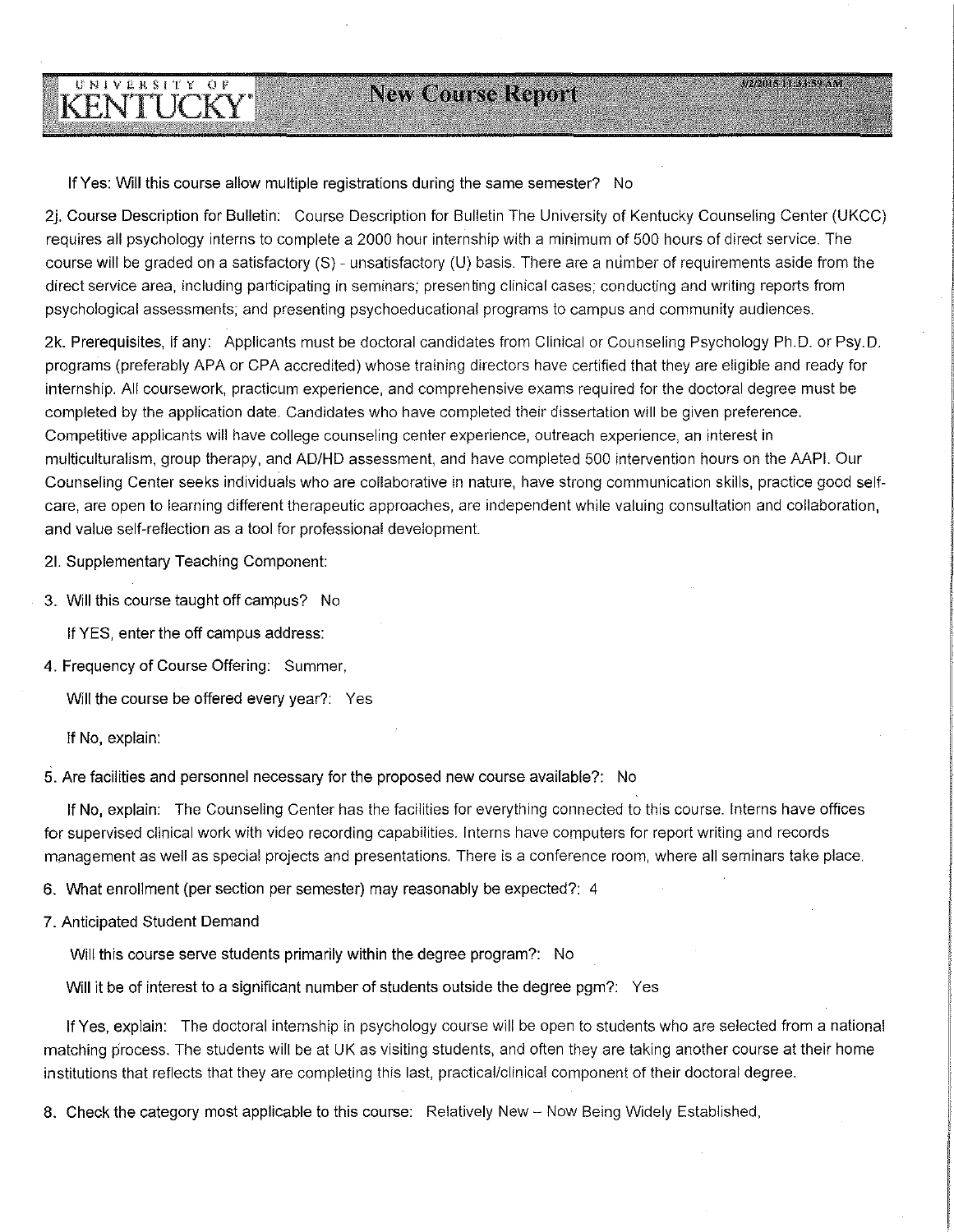# **New Course Report**

If No, explain: The Counseling Center has the facilities for everything connected to this course. Interns have offices for supervised clinical work with video recording capabilities. Interns have computers for report writing and records management as well as special projects and presentations. There is a conference room, where all seminars take place.

9. Course Relationship to Program(s).

UNIVERSITY OF

**KENTUCKY** 

a. Is this course part of a proposed new program?: No

If YES, name the proposed new program:

b. Will this course be a new requirement for ANY program?: No

If YES, list affected programs:

10. Information to be Placed on Syllabus.

a. Is the course 400G or 500?: No

b. The syllabus, including course description, student learning outcomes, and grading policies (and 400G-/500-Ievel grading differentiation if applicable, from **10.a** above) are attached: Yes

## Distance Learning **Form**

Instructor Name:

Instructor Email:

Internet/Web-based: No

Interactive Video: No

Hybrid: No

1. How does this course provide for timely and appropriate interaction between students and faculty and among students? Does the course syllabus conform to University Senate Syllabus Guidelines, specifically the Distance Learning Considerations?

2. How do you ensure that the experience for a DL student is comparable to that of a classroom-based student's experience? Aspects to explore: textbooks, course goals, assessment of student learning outcomes, etc.

3. How is the integrity of student work ensured? Please speak to aspects such as password-protected course portals, proctors for exams at interactive video sites; academic offense policy; etc.

4. Will offering this course via DL result in at least 25% or at least 50% (based on total credit hours required for completion) of a degree program being offered via any form of DL, as defined above?

If yes, which percentage, and which program(s)?

5. How are students taking the course via DL assured of equivalent access to student services, similar to that of a student taking the class in a traditional classroom setting?

6. How do course requirements ensure that students make appropriate use of learning resources?

?.Please explain specifically how access is provided to laboratories, facilities, and equipment appropriate to the course or program.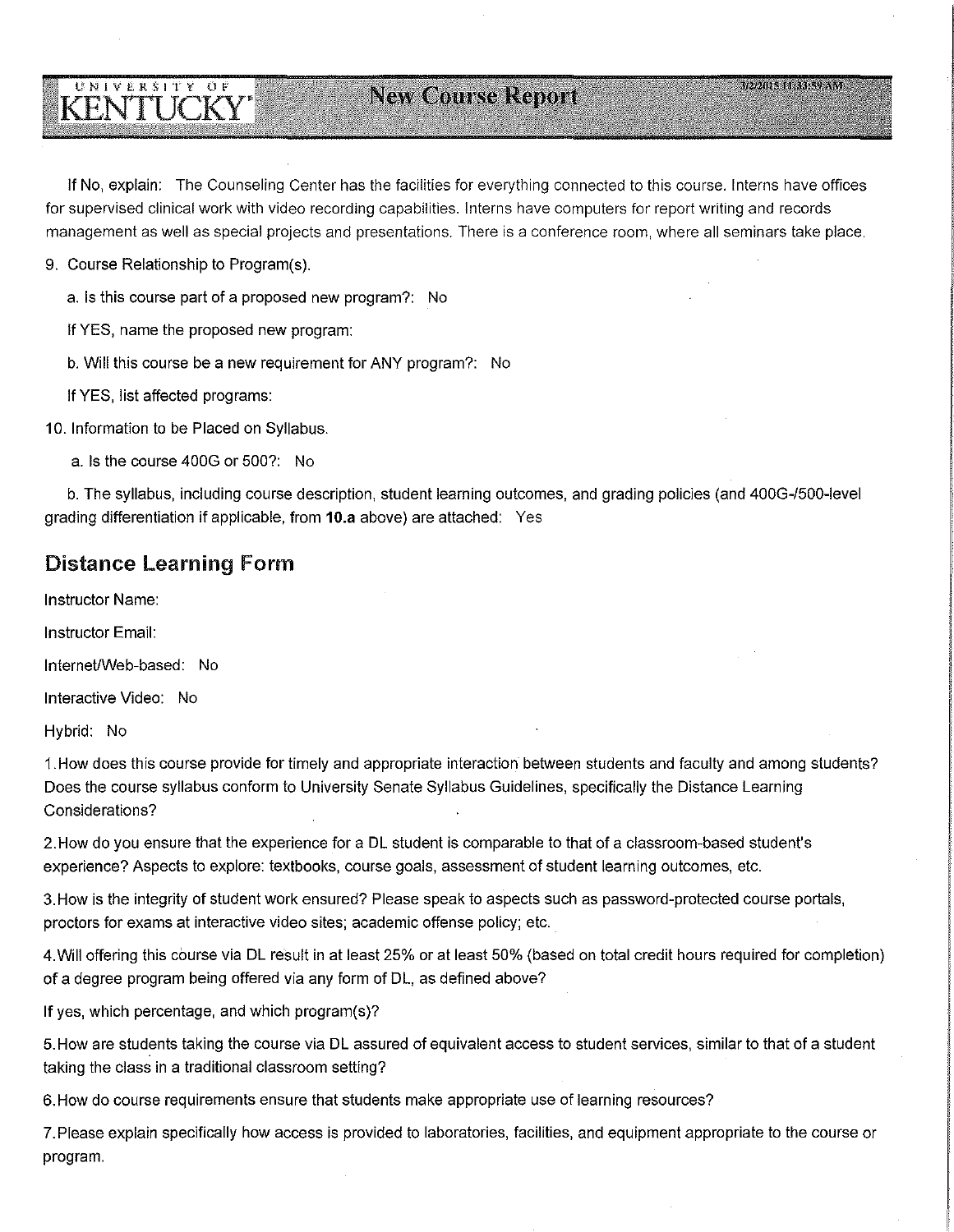# **New Course Report**

8.How are students informed of procedures for resolving technical complaints? Does the syllabus list the entities available to offer technical help with the delivery and/or receipt of the course, such as the Information Technology Customer Service Center (http://www.uky.edu/UKIT/)?

9.Will the course be delivered via services available through the Distance Learning Program (DLP) and the Academic Technology Group (ATL)? NO

If no, explain how student enrolled in DL courses are able to use the technology employed, as well as how students will be provided with assistance in using said technology.

10.Does the syllabus contain all the required components? NO

11.1, the instructor of record, have read and understood all of the university-level statements regarding DL.

Instructor Name:

UNIVERSITY OF

**KENTLICKY** 

SIGNATUREIJACKSONIBrian A JacksoniGS 708 NEW College Reviewl20141029

SIGNATUREIZNNIKOOIRoshan NikouiGS 708 NEW Graduate Council Reviewl20150226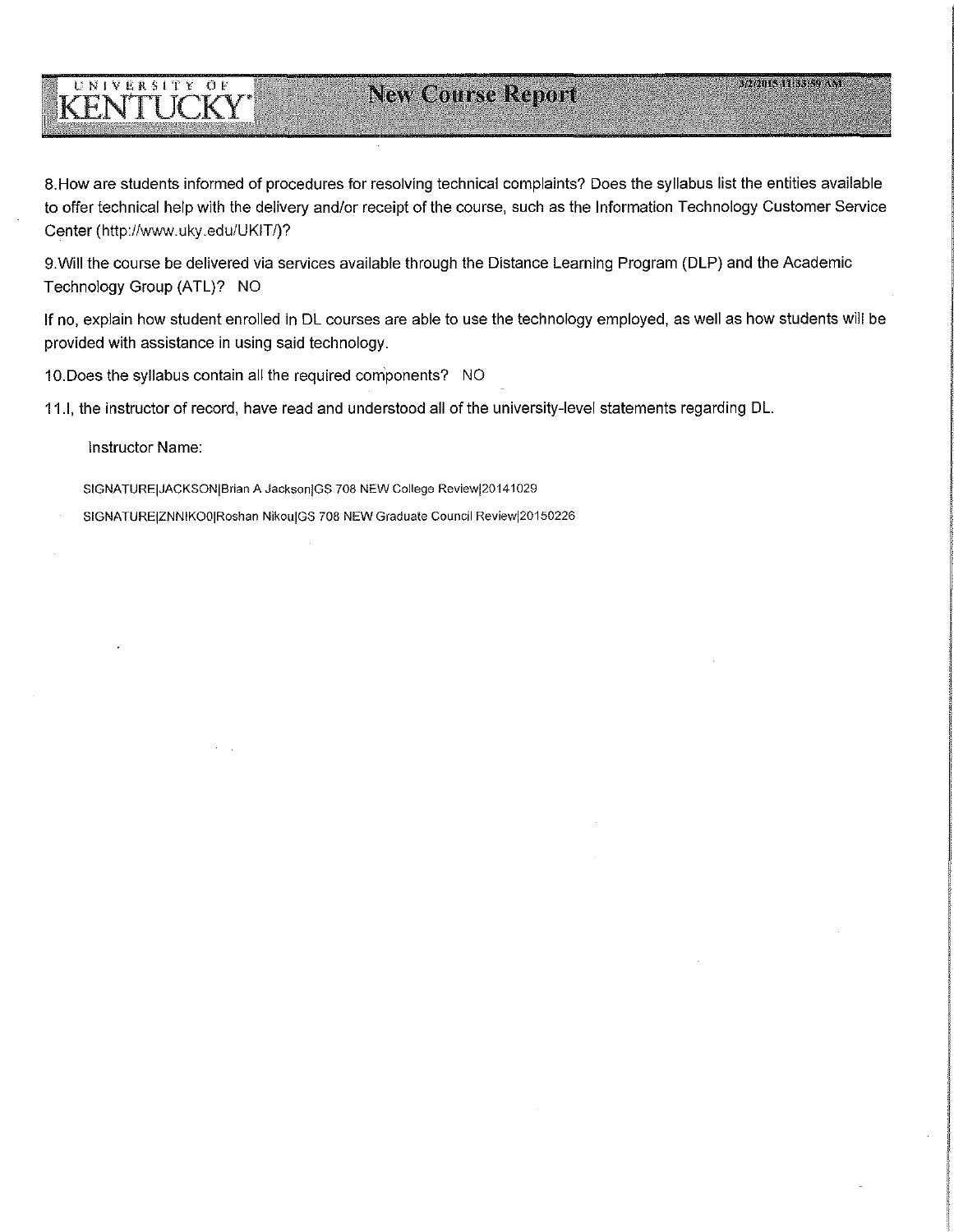$\sim$ 

 $\hat{\boldsymbol{\beta}}$ 

|              |                                                                                                     | <b>New Course Form</b>                     |                                    |                                                                                                                                                                  |
|--------------|-----------------------------------------------------------------------------------------------------|--------------------------------------------|------------------------------------|------------------------------------------------------------------------------------------------------------------------------------------------------------------|
|              | https://myuk.uky.edu/sap/bc/soap/rfc?services=                                                      |                                            |                                    |                                                                                                                                                                  |
|              | Open in full window to print or save                                                                |                                            |                                    | Generate R                                                                                                                                                       |
|              |                                                                                                     |                                            |                                    |                                                                                                                                                                  |
| Attachments: | Browse.                                                                                             | <b>Upload File</b>                         |                                    |                                                                                                                                                                  |
| ID           | Attachment                                                                                          |                                            |                                    |                                                                                                                                                                  |
| Delete 3477  | svil <u>abi 2013 14.docx</u>                                                                        |                                            |                                    |                                                                                                                                                                  |
|              | Last<br>First<br>1                                                                                  |                                            |                                    |                                                                                                                                                                  |
|              | Select saved project to retrieve                                                                    | Get                                        | New                                |                                                                                                                                                                  |
|              |                                                                                                     |                                            |                                    |                                                                                                                                                                  |
|              |                                                                                                     | (*denotes required fields)                 |                                    |                                                                                                                                                                  |
|              | 1. General Information                                                                              |                                            |                                    |                                                                                                                                                                  |
|              | a. * Submitted by the College of: GRADUATE SCHOOL                                                   |                                            | Submission Date: 10/28/2014<br>ŀγ. |                                                                                                                                                                  |
|              | b. * Department/Division: Counseling Center                                                         | احا                                        |                                    |                                                                                                                                                                  |
| c.           | * Contact Person Name:                                                                              | Federico Aldarondno                        | Email: faldaro@uky.edu             | Phone, 257-8701                                                                                                                                                  |
|              | * Responsible Faculty ID (if different from Contact) Federico Aldarondo                             |                                            | Email: faldaro@uky.edu             | Phone: 257-8701                                                                                                                                                  |
|              | d. * Requested Effective Date: @ Semester following approval OR $\odot$ Specific Term/Year $^{11}$  |                                            |                                    |                                                                                                                                                                  |
| е.           |                                                                                                     |                                            |                                    |                                                                                                                                                                  |
|              | Should this course be a UK Core Course?<br>If YES, check the areas that apply:                      | O Yes O No                                 |                                    |                                                                                                                                                                  |
|              | Inquiry - Arts & Creativity                                                                         | Composition & Communications - II          |                                    |                                                                                                                                                                  |
|              | linquiry - Humanities                                                                               | <b>El Quantitative Foundations</b>         |                                    |                                                                                                                                                                  |
|              | C Inquiry - Nat/Math/Phys Sci                                                                       | Statistical Inferential Reasoning          |                                    |                                                                                                                                                                  |
|              | Inquiry - Social Sciences                                                                           | U.S. Citizenship, Community, Diversity     |                                    |                                                                                                                                                                  |
|              | Composition & Communications - I                                                                    | <b>B</b> Global Dynamics                   |                                    |                                                                                                                                                                  |
|              | 2. Designation and Description of Proposed Course.                                                  |                                            |                                    |                                                                                                                                                                  |
| а,           | * Will this course also be offered through Distance Learning? $\circledcirc$ Yes $4\circledcirc$ No |                                            |                                    |                                                                                                                                                                  |
|              | b. * Prefix and Number:<br><b>GS 708</b>                                                            |                                            |                                    |                                                                                                                                                                  |
|              | c. * Full Title: Counseling Center Doctoral Internship in Psychology                                |                                            |                                    |                                                                                                                                                                  |
|              | d. Transcript Title (if full title is more than 40 characters): Doctoral Internship in Psychology   |                                            |                                    |                                                                                                                                                                  |
|              | e. To be Cross-Listed <sup>2</sup> with (Prefix and Number):                                        |                                            |                                    |                                                                                                                                                                  |
|              |                                                                                                     |                                            |                                    | f. * Courses must be described by at least one of the meeting patterns below. Include number of actual contact hours <sup>3</sup> for each meeting pattern type. |
|              | Lecture<br>Indep. Study                                                                             | Laboratory <sup>1</sup><br>500<br>Clinical | Recitation<br>Colloquium           | Discussion<br>Practicum                                                                                                                                          |
|              | Research                                                                                            | Residency                                  | 180 Seminar                        | Studio                                                                                                                                                           |
|              | 1300 Other                                                                                          | If Other, Please explain:                  |                                    | individual clinical supervision, group therapy supervision, intern provis                                                                                        |
|              | g. * Identify a grading system:                                                                     |                                            |                                    |                                                                                                                                                                  |
|              |                                                                                                     |                                            |                                    |                                                                                                                                                                  |
|              | $\circlearrowright$ Letter (A; B, C, etc.)<br>O Pass/Fall                                           |                                            |                                    |                                                                                                                                                                  |
|              | © Medicine Numeric Grade (Non-medical students will receive a letter grade)                         |                                            |                                    |                                                                                                                                                                  |
|              | <sup>®</sup> Graduate School Grade Scale<br>h. * Number of credits: 0                               |                                            |                                    |                                                                                                                                                                  |

 $\sim$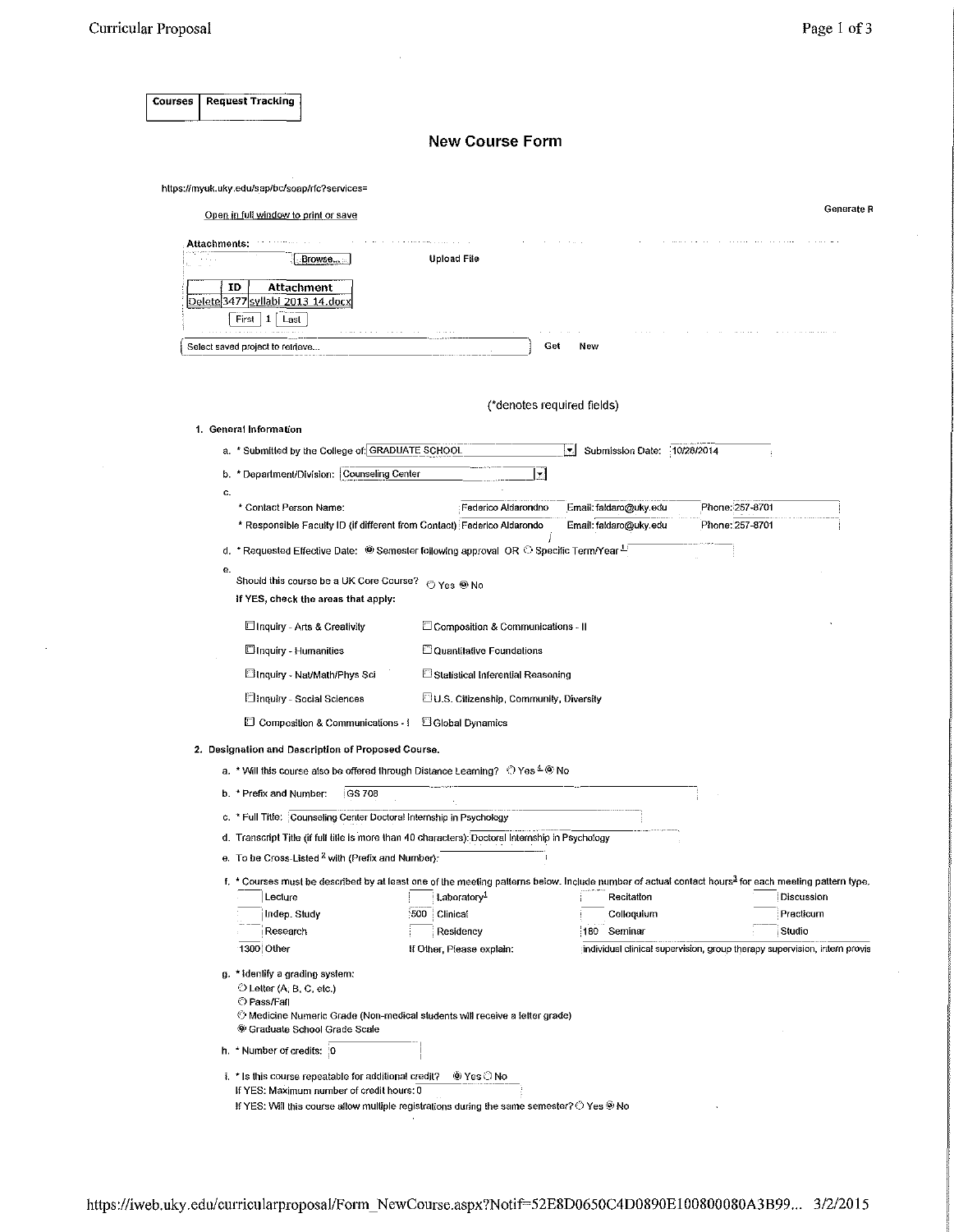$\sim 10^{-1}$ 

 $\mathcal{L}_{\mathcal{A}}$ 

 $\mathcal{L}$ 

 $\bar{\beta}$ 

 $\bar{\beta}$ 

l.

| * Course Description for Bulletin:                                                                                                                                                                                                                                                                                                                                                                                                                                                                                                                                                                                                                                                                                                                                                                                                                                                                                                                                                                                                                                               |
|----------------------------------------------------------------------------------------------------------------------------------------------------------------------------------------------------------------------------------------------------------------------------------------------------------------------------------------------------------------------------------------------------------------------------------------------------------------------------------------------------------------------------------------------------------------------------------------------------------------------------------------------------------------------------------------------------------------------------------------------------------------------------------------------------------------------------------------------------------------------------------------------------------------------------------------------------------------------------------------------------------------------------------------------------------------------------------|
| Course Description for Bulletin<br>The University of Kentucky Counseling Center (UKCC) requires all psychology interns to complete a 2000 hour<br>internship with a minimum of 500 hours of direct service. The course will be graded on a satisfactory (S) -<br>unsatisfactory (U) basis. There are a number of requirements aside from the direct service area, including<br>participating in seminars; presenting clinical cases; conducting and writing reports from psychological<br>assessments; and presenting psychoeducational programs to campus and community audiences.                                                                                                                                                                                                                                                                                                                                                                                                                                                                                              |
|                                                                                                                                                                                                                                                                                                                                                                                                                                                                                                                                                                                                                                                                                                                                                                                                                                                                                                                                                                                                                                                                                  |
| $\mathcal{L}^{\mathcal{A}}(\mathcal{A},\mathcal{A})=\mathcal{L}^{\mathcal{A}}(\mathcal{A},\mathcal{A})=\mathcal{L}^{\mathcal{A}}(\mathcal{A},\mathcal{A})=\mathcal{L}^{\mathcal{A}}(\mathcal{A},\mathcal{A})=\mathcal{L}^{\mathcal{A}}(\mathcal{A},\mathcal{A})=\mathcal{L}^{\mathcal{A}}(\mathcal{A},\mathcal{A})=\mathcal{L}^{\mathcal{A}}(\mathcal{A},\mathcal{A})=\mathcal{L}^{\mathcal{A}}(\mathcal{A},\mathcal{A})=\mathcal{L}^{\mathcal{A}}(\mathcal{A},\$<br>k. Prerequisites, if any:<br>Applicants must be doctoral candidates from Clinical or Counseling Psychology Ph.D. or Psy.D. programs<br>(preferably APA or CPA accredited) whose training directors have certified that they are eligible and ready for<br>internship. All coursework, practicum experience, and comprehensive exams required for the doctoral degree must<br>be completed by the application date. Candidates who have completed their dissertation will be given preference.<br>Competitive applicants will have college counseling center experience, outreach experience, an interest in |
| multiculturalism, group therapy, and AD/HD assessment, and have completed 500 intervention hours on the AAPI. Our<br>Counseling Center seeks individuals who are collaborative in nature, have strong communication skills, practice<br>good self-care, are open to learning different therapeutic approaches, are independent while valuing consultation<br>and collaboration, and value self-reflection as a tool for professional development.                                                                                                                                                                                                                                                                                                                                                                                                                                                                                                                                                                                                                                |
| 1. Supplementary teaching component, if any: $\,\circlearrowright\,$ Community-Based Experience $\odot$ Service Learning $\,\circlearrowright\,$ Both                                                                                                                                                                                                                                                                                                                                                                                                                                                                                                                                                                                                                                                                                                                                                                                                                                                                                                                            |
| 3. * Will this course be taught off campus? $\circ$ Yes $\circledast$ No                                                                                                                                                                                                                                                                                                                                                                                                                                                                                                                                                                                                                                                                                                                                                                                                                                                                                                                                                                                                         |
| If YES, enter the off campus address:<br>and a strategic control of                                                                                                                                                                                                                                                                                                                                                                                                                                                                                                                                                                                                                                                                                                                                                                                                                                                                                                                                                                                                              |
| 4. Frequency of Course Offering.                                                                                                                                                                                                                                                                                                                                                                                                                                                                                                                                                                                                                                                                                                                                                                                                                                                                                                                                                                                                                                                 |
| <b>Z</b> Spring<br><b>⊠</b> Summer<br>□ Winter<br>a. * Course will be offered (check all that apply): K Fall                                                                                                                                                                                                                                                                                                                                                                                                                                                                                                                                                                                                                                                                                                                                                                                                                                                                                                                                                                     |
| b. * Will the course be offered every year? $\circledcirc$ Yes $\circledcirc$ No                                                                                                                                                                                                                                                                                                                                                                                                                                                                                                                                                                                                                                                                                                                                                                                                                                                                                                                                                                                                 |
| If No. explain:                                                                                                                                                                                                                                                                                                                                                                                                                                                                                                                                                                                                                                                                                                                                                                                                                                                                                                                                                                                                                                                                  |
| 5. * Are facilities and personnel necessary for the proposed new course available? $\circ$ Yes $\circ$ No                                                                                                                                                                                                                                                                                                                                                                                                                                                                                                                                                                                                                                                                                                                                                                                                                                                                                                                                                                        |
| If No, explain:                                                                                                                                                                                                                                                                                                                                                                                                                                                                                                                                                                                                                                                                                                                                                                                                                                                                                                                                                                                                                                                                  |
|                                                                                                                                                                                                                                                                                                                                                                                                                                                                                                                                                                                                                                                                                                                                                                                                                                                                                                                                                                                                                                                                                  |
| 6. * What enrollment (per section per semester) may reasonably be expected? $ 4 $                                                                                                                                                                                                                                                                                                                                                                                                                                                                                                                                                                                                                                                                                                                                                                                                                                                                                                                                                                                                |
| 7. Anticipated Student Demand.                                                                                                                                                                                                                                                                                                                                                                                                                                                                                                                                                                                                                                                                                                                                                                                                                                                                                                                                                                                                                                                   |
| a. * Will this course serve students primarily within the degree program? $\circ$ Yes $\circ$ No                                                                                                                                                                                                                                                                                                                                                                                                                                                                                                                                                                                                                                                                                                                                                                                                                                                                                                                                                                                 |
| b. * Will it be of interest to a significant number of students outside the degree pam? $\circledR$ Yes $\circlearrowright$ No                                                                                                                                                                                                                                                                                                                                                                                                                                                                                                                                                                                                                                                                                                                                                                                                                                                                                                                                                   |
| If YES, explain;<br>The doctoral internship in psychology course will be open to students who are selected from a national matching                                                                                                                                                                                                                                                                                                                                                                                                                                                                                                                                                                                                                                                                                                                                                                                                                                                                                                                                              |
| process. The students will be at UK as visiting students, and often they are taking another course at their home<br>the contract of the contract of the                                                                                                                                                                                                                                                                                                                                                                                                                                                                                                                                                                                                                                                                                                                                                                                                                                                                                                                          |
| 8. * Check the category most applicable to this course:                                                                                                                                                                                                                                                                                                                                                                                                                                                                                                                                                                                                                                                                                                                                                                                                                                                                                                                                                                                                                          |
| □ Traditional – Offered in Corresponding Departments at Universities Elsewhere<br>■Relatively New - Now Being Widely Established<br>Not Yet Found in Many (or Any) Other Universities                                                                                                                                                                                                                                                                                                                                                                                                                                                                                                                                                                                                                                                                                                                                                                                                                                                                                            |
| 9. Course Relationship to Program(s).                                                                                                                                                                                                                                                                                                                                                                                                                                                                                                                                                                                                                                                                                                                                                                                                                                                                                                                                                                                                                                            |
| a. * Is this course part of a proposed new program? $\circ$ Yes $\circ$ No                                                                                                                                                                                                                                                                                                                                                                                                                                                                                                                                                                                                                                                                                                                                                                                                                                                                                                                                                                                                       |
| If YES, name the proposed new program:                                                                                                                                                                                                                                                                                                                                                                                                                                                                                                                                                                                                                                                                                                                                                                                                                                                                                                                                                                                                                                           |
| in an an A                                                                                                                                                                                                                                                                                                                                                                                                                                                                                                                                                                                                                                                                                                                                                                                                                                                                                                                                                                                                                                                                       |
| b. * Will this course be a new requirement $^{5}$ for ANY program? $\heartsuit$ Yes $\circledast$ No                                                                                                                                                                                                                                                                                                                                                                                                                                                                                                                                                                                                                                                                                                                                                                                                                                                                                                                                                                             |
| If YES <sup>5</sup> , list affected programs::                                                                                                                                                                                                                                                                                                                                                                                                                                                                                                                                                                                                                                                                                                                                                                                                                                                                                                                                                                                                                                   |
| a construction of the material companion of the construction of the construction of the construction of the construction of the construction of the construction of the construction of the construction of the construction o                                                                                                                                                                                                                                                                                                                                                                                                                                                                                                                                                                                                                                                                                                                                                                                                                                                   |
| 10. Information to be Placed on Syllabus.                                                                                                                                                                                                                                                                                                                                                                                                                                                                                                                                                                                                                                                                                                                                                                                                                                                                                                                                                                                                                                        |
| a, $*$ is the course 400G or 500? $\bigcirc$ Yes $\circledcirc$ No<br>If YES, the differentiation for undergraduate and graduate students must be included in the information required in 10.b. You must include: (i) identi-<br>additional assignments by the graduate students; and/or (ii) establishment of different grading criteria in the course for graduate students. (See SR                                                                                                                                                                                                                                                                                                                                                                                                                                                                                                                                                                                                                                                                                           |
| b. [2] * The syllabus, including course description, student learning outcomes, and grading policies (and 400G-/500-level grading differentiation if appl<br>10.a above) are attached.                                                                                                                                                                                                                                                                                                                                                                                                                                                                                                                                                                                                                                                                                                                                                                                                                                                                                           |
|                                                                                                                                                                                                                                                                                                                                                                                                                                                                                                                                                                                                                                                                                                                                                                                                                                                                                                                                                                                                                                                                                  |

Ш Courses are typically made effective for the semester following approval. No course will be made effective until all approvals are received.<br><sup>E3</sup> The chair of the cross-listing department must sign off on the Signature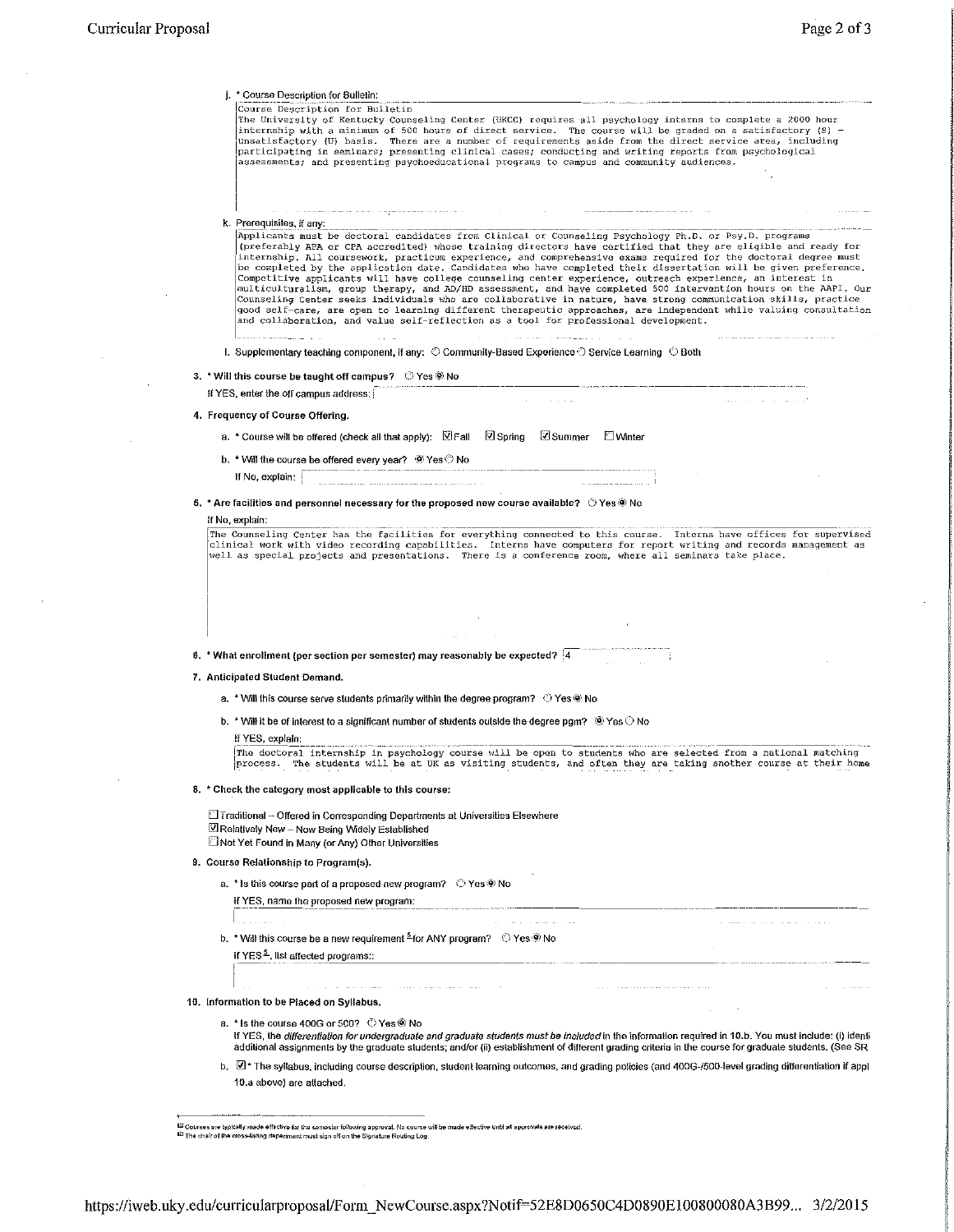Ш in general, undergraduate courses are developed on the principle that one semester hour of credit represents one how of classroom meeting per wask for a semester, exclusive of any iaboratory meeting. Laboratory meetin

Rev8/09

Submit as New Proposal Save Current Changes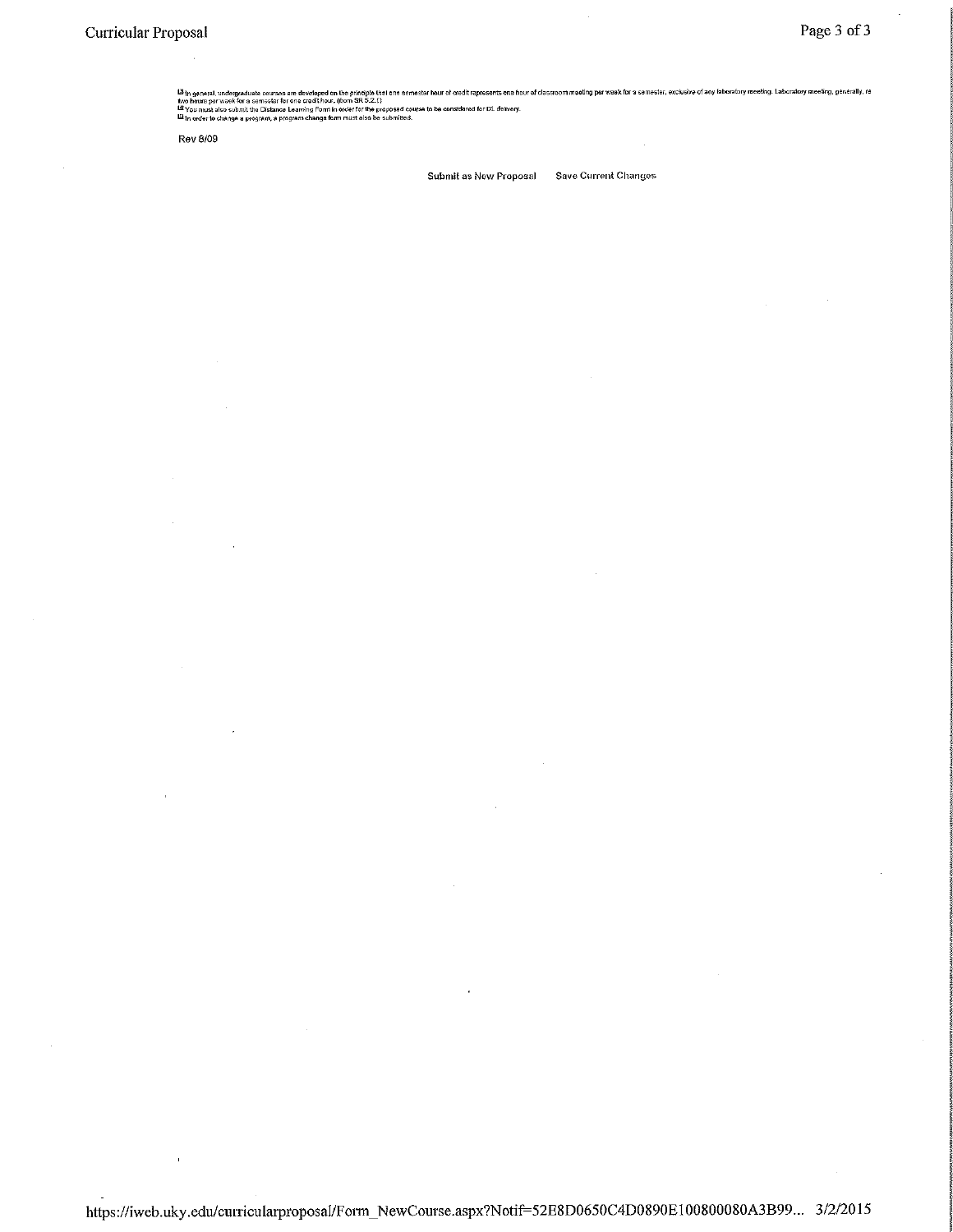### Outreach and Consultation 2013-2014 Internship Seminar Requirements

### University of Kentucky Counseling Center

Megan Marks, Ph.D.

#### Office 3010

Goals: To facilitate interns' knowledge, skills, and implementation of effective outreach, preventative programming, and consultation.

Expectations: Interns are expected to attend at least 90% of the seminars (dates listed below). While seminars may include a didactic portion, seminars are discussion based and will require it interns to participate and engage in the discussion of their outreach and consultation experiences.

Interns are expected to participate in a liaison relationship, conduct a consultation project, and to refine their psycho-educational/didatic outreach presentation skills.

Outreach and consultation project(s) are expected to require a time commitment of 1 hour per week and may involve work outside of counseling center.

### 1. Outreach programs:

- a. Types of outreach programs conducted at the center include:
	- i. Didactic/interactive programs, workshops, or presentations to classes, student organizations, faculty/staff, or specific populations
	- ii. Tabling at campus events
	- iii. UKCC informercial (introduction to services)
	- iv. Panel representatives
	- v. Post traumatic event responses

### b. Outreach expectations:

- i. Total programs: 20 programs (approximately 2 programs per month) during the academic year as described below
	- 1. When conducting a didactic program, interns will conduct a needs assessment of the agency requesting the outreach
	- 2. Interns will use the information gathered in the needs assessment to create learning objectives for the presentation
	- 3. Interns will request written feedback from the program participants
- ii. Observe a minimum of two (2) outreach didactic/interactive programs/presentations conducted by psychologists on the UKCC staff (counts toward 20 total; fall semester).
- iii. Co-facilitate a minimum of two (2) outreach didactic/interactive programs/presentations conducted by psychologists on the UKCC staff prior to conducting an outreach program independently (counts toward 20 total; fall semester) .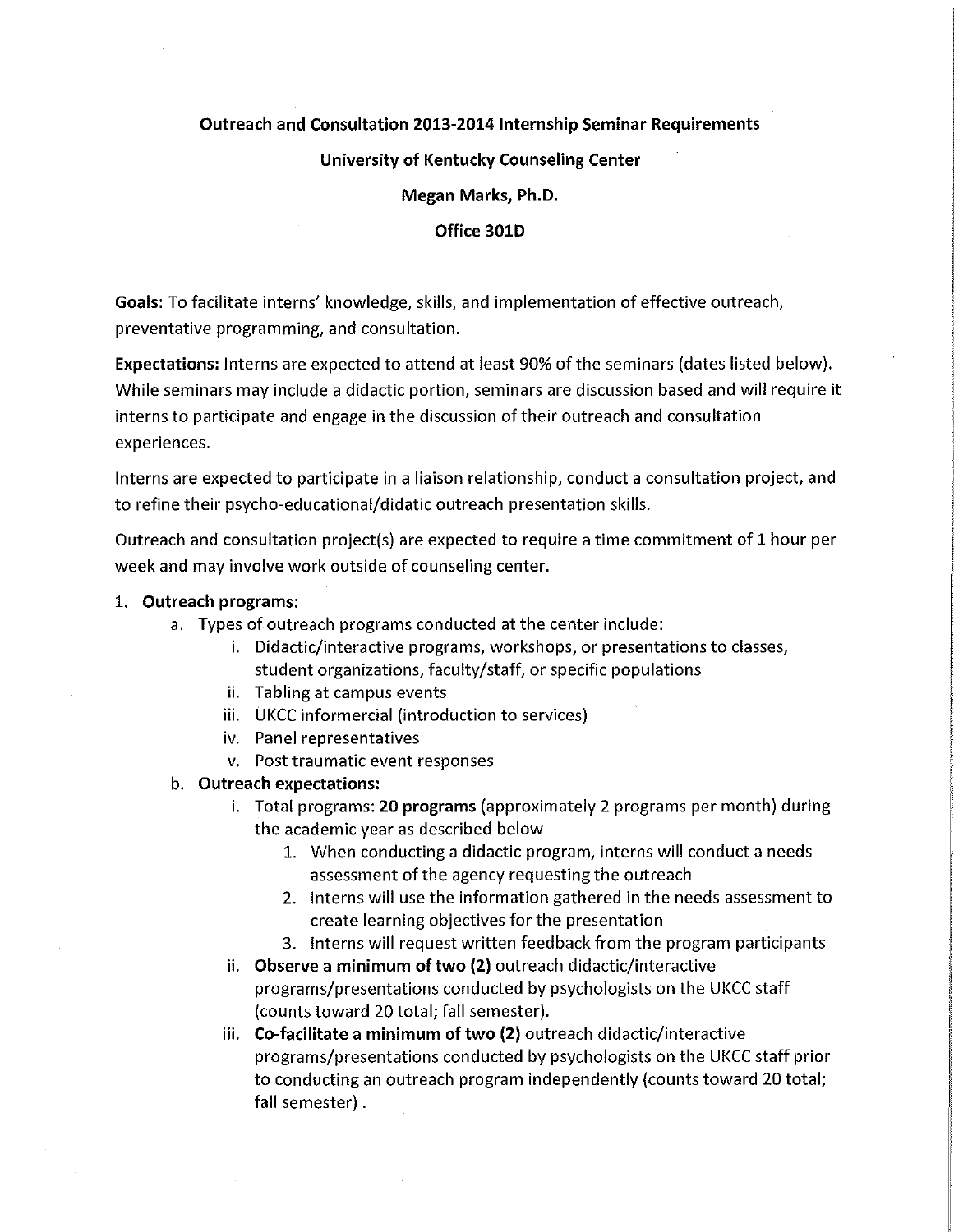- iv. **Facilitate a minimum of six (6)** outreach didactic/interactive programs/presentations for the UKCC over the academic year (aim for three a semester).
	- 1. Interns will invite staff members to attend at least two {2) programs over the year (at least once a semester) to receive direct feedback on presentation skills.
- v. **Participate in a minimum of two** {2) screening programs during the internship year (e.g. depression (fall or spring semesters) and alcohol screening (spring semester). These will be included in the 20 outreach programs for the year.

#### vi. **Create a presentation and present to the entire staff**

- 1. **Develop one (1)** didactic/interactive outreach program (one per academic year)
	- a. You may choose a population you want to reach out to or select a topic you are passionate about/have expertise in that you believe students would be interested in attending
	- b. Create an outreach program with this audience/topic in mind
	- c. Advertise and facilitate this workshop
	- d. Create a file for the presentation on the Center's Outreach shared drive
		- i. The file should include any materials you used for the presentation such as:
			- 1. Outline of presentation, PowerPoint or Prezi, Didactic information for the facilitator,

Handouts, References, Advertising materials

2. **Or** you may present your dissertation research

#### **2. Liaison relationship:**

- a. Partner with a staff member to participate in a liaison relationship between the Counseling Center and a group, department, or organization associated with the University.
	- **i.** This liaison relationship will include attending a University committee with the staff member. Committees should meet approximately once a month or at least once a semester at a minimum.
		- **1.** Examples of committees include:
			- a. Retroactive withdrawal committee= Di Sobel
			- **b.** Hazing Committee, Tobacco Task Force= Felito Aldarondo
			- **c.** LGBTQ Task Force= Mary Bolin
			- **d.** Veterans Task Force= Megan Marks
			- e. KY Center for Eating and Weight Disorders= Jennifer Speisman
			- **f.** Kentucky Suicide Prevention Group= Tina Bryant and Aesha Tyler
			- g. CARES/MLK=Tina Bryant
			- **h.** International Students= Jamie Hopkins
			- **i.** First Generation students=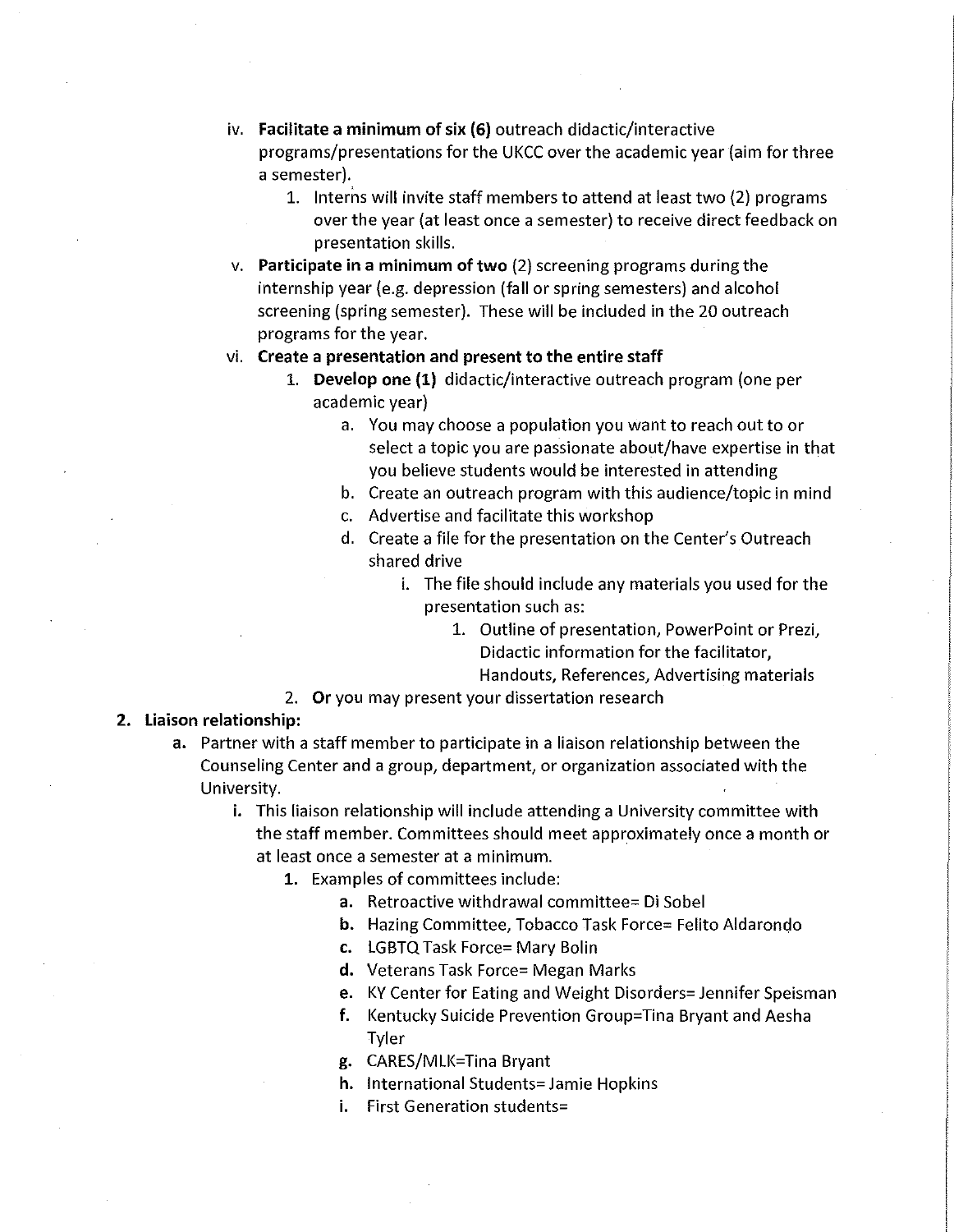- **j.** Career Center, Advisors= Megan Marks
- **ii.** Liaison relationships must be decided upon and approved by October 2nd, 2013.

### **3. Consultation project:**

a. This project is an in-depth consultation experience where interns will consult with a department on campus, student group, or population of students. A needs/program/organization assessment will be conducted and recommendations/suggestions will be made based on the assessment. These results will be reported to the consultee either in the form of a report or a formal presentation. This project will often result in very useful information for the Center that can be utilized in future outreach and consultation experiences.

### **Suggested Resources:**

### Role of outreach and consultation in college counseling centers:

- Kern, C. W. (2000). Outreach programming from the college counseling center. In D. C. Davis & K. M. Humphrey (Eds.), *College counseling: Issues and strategies for a new millennium* (pp. 205-219). Alexandria, VA: American Counseling Association.
- Kitzrow, M.A. (2003). The mental health needs oftoday's college students: Challenges and recommendations. *NASPA Journal, 41{1},* 167-181.
- Pace, D., Stamler, V. L., Yarris, E., & June, L. {1996). Rounding out the cube: Evolution to a global model for counseling centers. *Journal of Counseling and Development, 74,* 321-325.
- Pinkerton, R. & Temple, R.D. {2000). Mental health consultation and psychology internship training. *Professional Psychology: Research and Practice,* 31 (3), 315-320.

### Health promotion:

- http://www.jedfoundation.org/professionals/programs-and-research/campusmhap
- http://www.cancer.gov/cancertopics/cancerlibrary/theory.pdf
- http://www.turningpointprogram.org/Pages/pdfs/social market/smc basics.pdf

### Models/examples for consultation. and program evaluation :

- Archer, J., Jr., & Cooper, S. (1999). An initiator-catalyst approach to college counseling outreach. *Journal of College Counseling, 2,* 76-88.
- Cooper, S. {2003). College counseling centers as internal organizational consultants to universities. *Consulting Psychology Journal: Practice and Research, 55{4},* 230-238.
- Ellingson, K.T., Kochenour, E.O, & Weitzman, L.M. {1999). University counseling center consultation: Developing a faculty outreach program. *Consulting Psychology Journal: Practice and Research, 51 {1}, 31-36.*
- Morrill, W. H., Oetting, E. R., & Hurst, J. C. {1974). Dimensions of counselor functioning. *Personnel and Guidance Journal, 52{6),* 354-359.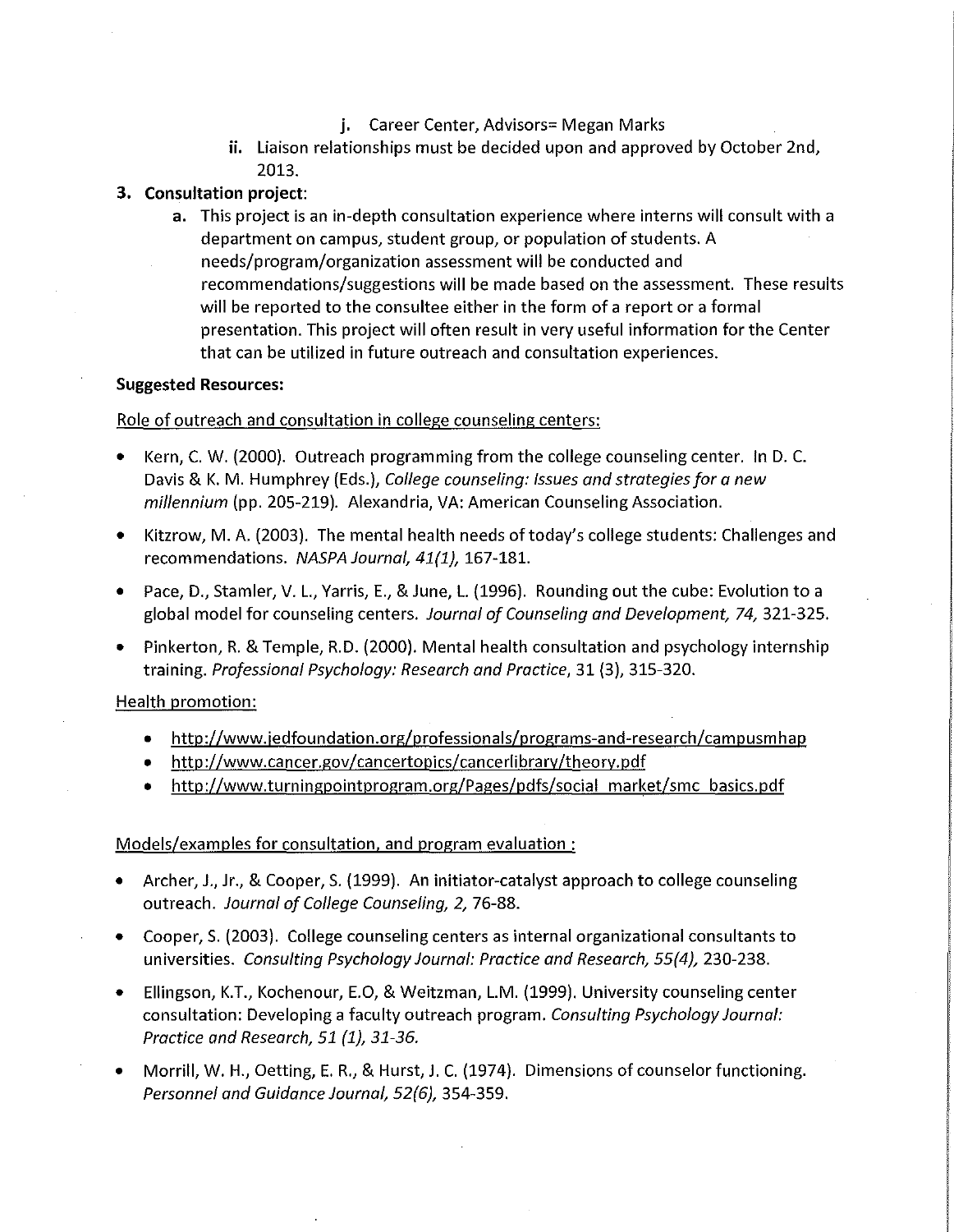- Sanchez, D. & King-Toler, E. (2007). Addressing disparities: Consultation and outreach strategies for university settings. *Consulting Psychology Journal: Practice and Research,* 59 (4), 286-295.
- Schuh, J.H. & Upcraft, M.L. (2000). *Assessment practice in student affairs: An applications manual.* San Francisco; Joseey-Bass.
- Sears, R., Rudisill, J., & Mason-Sears, C. ( 2006). *Consultation skills for mental health professionals.* Hoboken, New Jersey; Wiley.
- Upcraft, M. L. & Schuh, J.H. (1996). *Assessment in Student Affairs: A guide for practitioners.*  San Francisco, Jossey-Bass.
- Westbrook, F.D., Kandel!, J.J., Kirkland, S.E., Phillips, P.E., Regan, A.M., Medvene, A. & Oslin, Y. (1993). University campus consultation: Opportunities and limitations. *Journal of Counseling and Development, 71, 684-688.*

### Workshop design and facilitation:

- Brooks-Harris, J. E., & Stock-Ward, S. R. (1999). *Workshops: Designing and facilitating experiential learning.* Thousand Oaks, CA: Sage.
- Chambers, Robert (2002). *Participatory workshops: A source of 21 sets of ideas and activities.* London, England: Earthscan.
- Sims, Nikki Highmore (2006). *How to run a great workshop: The complete guide to designing and running brilliant workshops and meetings.* Harlow, England: Pearson.

### Collaboration and networking:

- Mattox, R. (2000). Building effective campus relationships. In D. C. Davis & K. M. Humphrey (Eds. ), *College counseling: Issues and strategies for a new millennium* (pp. 221-237). Alexandria, VA: American Counseling Association.
- http://home.preventioninstitute.org/pdf/SAMHSA TRN2 031104.pdf
- http://ctb.ku.edu/en/tablecontents/sub section main 1057.aspx

### Integrating a multicultural perspective:

- Foote, W.E. (2000). A model of psychological consultation in cases involving the American with Disabilities Act. *Professional Psychology: Research and Practice,* 31 (2) 190-196.
- Jackson, D.N. & Hayes, D.H. (1993). Multicultural issues in consultation. *Journal of Cousneling* & *Development,* 72, 144-147.
- Nilsson, J.E., Berkel, L.A., Flores, L.Y. & Lucas, M.S. (2004). Utilization rate and presenting concerns of International students at a university counseling center: Implications for outreach programming. *Journal of College Student Psychotherapy,* 19 (2), 49-59.
- Vera, E. M., & Speight, S. L. (2003). Multicultural competence, social justice, and counseling psychology: Expanding our roles. *The Counseling Psychologist, 31(3},* 253-272.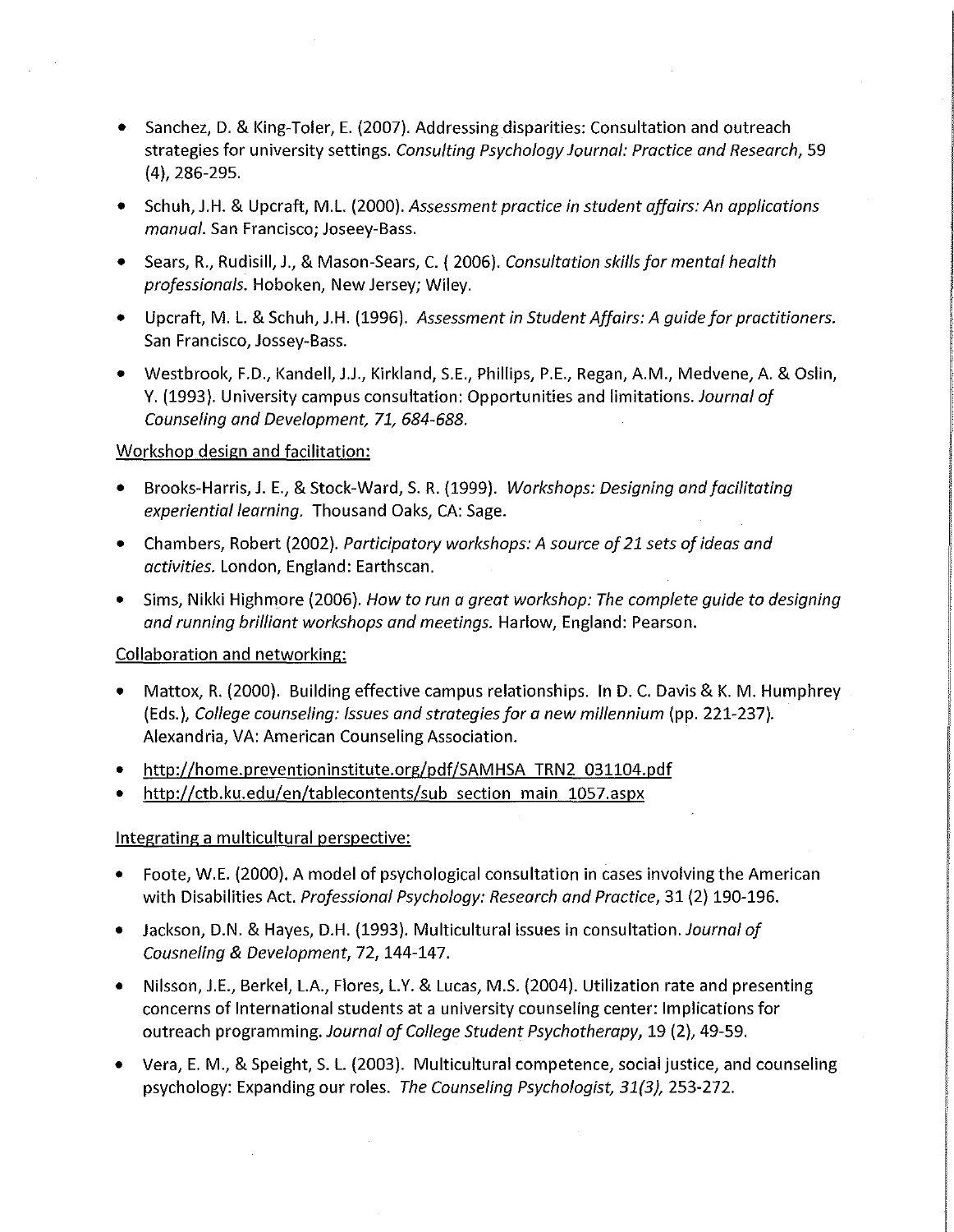• Vera, E. M., & Shin, R. Q. (2006). Promoting strengths in a socially toxic world: Supporting resiliency with systematic interventions. *The Counseling Psychologist, 34(1},* 80-89.

### Additional resources:

- Taub, D.J., Servaty-Seib, H.L., Wachter Morris, C.A., Prieto-Weich, S.L. & Werden, D. (2011). Developing skills in providing outreach programs: construction and use of POSE (performance of outreach skills evaluation) rubric. *Counseling Outcome Research and Evaluation,* 2 (1), 59-72.
- Counseling Center Village: http://ccvillage.buffalo.edu/wip/Version6/index.htm
- Therapy worksheets: http://www.get.gg/freedownloads2.htm
- Slideshare: slideshare.net

### **Schedule of seminars:**

This schedule is tentative and may be changed based on training needs.

| Date                                      | Topic                                                                                                                         | <b>References</b>                                                                                                                                                                                                                 |
|-------------------------------------------|-------------------------------------------------------------------------------------------------------------------------------|-----------------------------------------------------------------------------------------------------------------------------------------------------------------------------------------------------------------------------------|
| Wednesday, August 21 <sup>st</sup> , 2013 | Introduction to<br>seminar and<br>internship outreach<br>requirements<br>Discuss presentation<br>styles, outreach<br>mistakes | Workshops: Designing and<br><b>Facilitating Experiential</b><br>Learning; Chapter 9                                                                                                                                               |
| Wednesday, September 4th,<br>2013         | Discuss theories on<br>outreach in University<br><b>Counseling Centers</b><br>Discuss liaison<br>responsibilities             | <b>College Counseling: Issues</b><br>and strategies for a new<br>millennium:<br>Chapter 12: Outreach<br>programming from the<br>college counseling center<br><b>Chapter 13 Building Effective</b><br><b>Campus Relationships"</b> |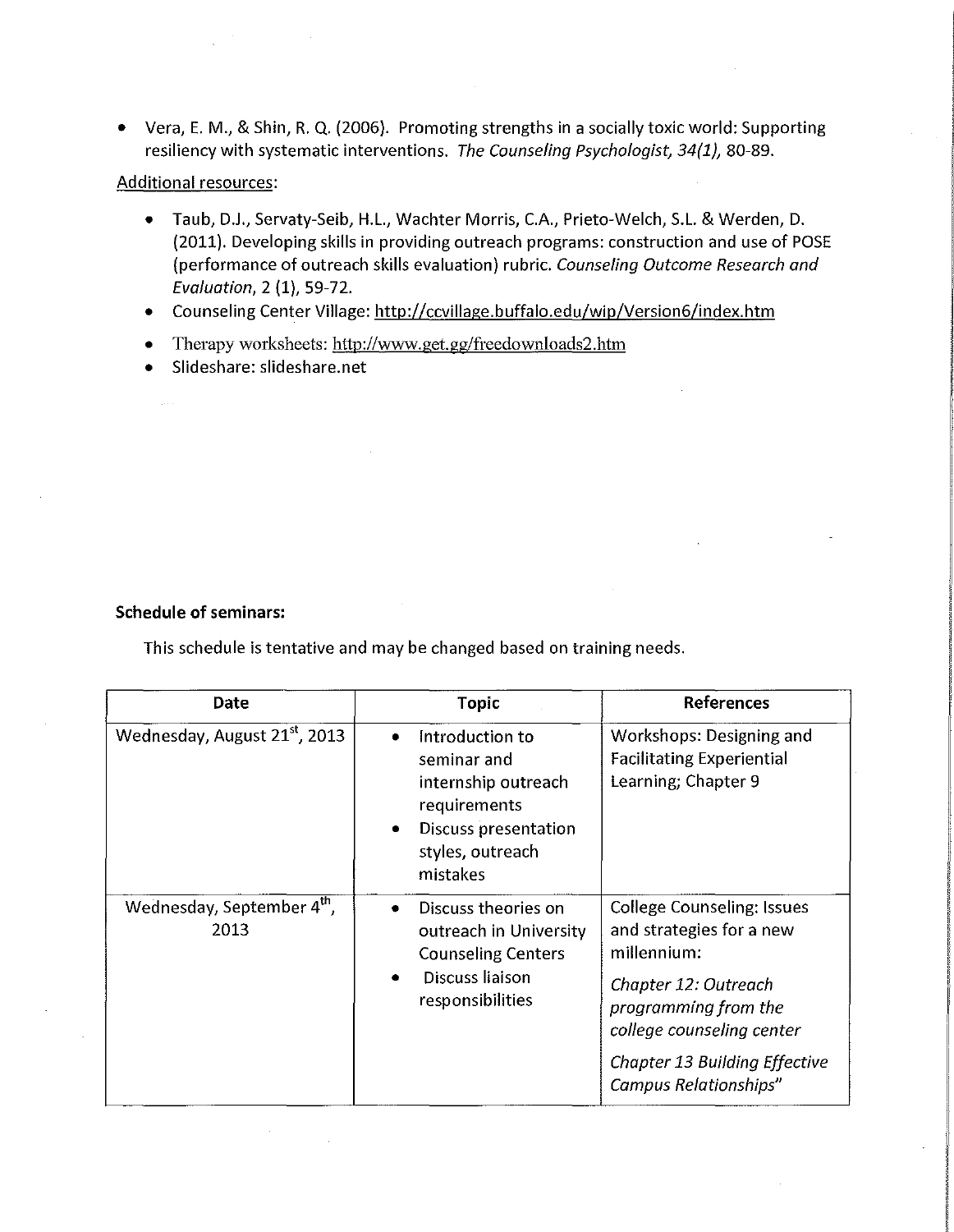| Wednesday, September 18 <sup>h</sup> ,<br>2013 | Discuss an integrated<br>$\bullet$<br>model of workshop<br>design and facilitation                                                                                                                                                                             | Workshops: Designing and<br><b>Facilitating Experiential</b><br>Learning: Chapter 1                                                                                                                     |
|------------------------------------------------|----------------------------------------------------------------------------------------------------------------------------------------------------------------------------------------------------------------------------------------------------------------|---------------------------------------------------------------------------------------------------------------------------------------------------------------------------------------------------------|
| Wednesday, October 2 <sup>nd</sup> ,<br>2013   | Discuss consultation in<br>$\bullet$<br><b>University Counseling</b><br>Centers<br><b>Brainstorm</b><br>consultation project<br>ideas including<br>targeted populations<br>and possible timelines<br>Liaison responsibilities<br>must be approved by<br>today. | College Counseling centers as<br>internal organizational<br>consultants to universities<br><b>University Campus</b><br>Consultation: limitations and<br>opportunities                                   |
| Wednesday, October 16 <sup>th</sup> ,<br>2013  | <b>Discuss facilitation</b><br>$\bullet$<br>skills                                                                                                                                                                                                             | Workshops: Designing and<br><b>Facilitating Experiential</b><br>Learning: Chapter 7                                                                                                                     |
| Wednesday, October 30 <sup>th</sup> ,<br>2013  | Discuss effective<br>workshop learning<br>activities                                                                                                                                                                                                           | Workshops: Designing and<br><b>Facilitating Experiential</b><br>Learning: Chapter 2 &5                                                                                                                  |
| Wednesday, November 13 <sup>th</sup> ,<br>2013 | Discuss consultation<br>۰<br>project idea and time<br>line formalization                                                                                                                                                                                       | <b>Assessment in Student Affairs</b><br>by Upcraft & Schuh<br>Consultation skills for mental<br>health professionals: Chapter<br>14 Clinical consultation                                               |
| Wednesday, November 27 <sup>th</sup> ,<br>2013 | <b>Brainstorm target</b><br>٠<br>populations/specific<br>topics to create an<br>"original" presentation<br>on for spring semester<br>Discuss preparing for<br>workshop design                                                                                  | Workshops: Designing and<br><b>Facilitating Experiential</b><br>Learning: Chapter 3<br>Participatory Workshops: Part<br>$\overline{4}$<br>Initiator-catalyst approach to<br>college counseling outreach |
| Wednesday, December 11 <sup>th</sup> ,<br>2013 | Reflect on the<br>$\bullet$<br>semester and self-<br>evaluate<br>Plan for spring<br>semester<br>Should have observed                                                                                                                                           |                                                                                                                                                                                                         |

 $\mathcal{A}^{\mathcal{A}}$ 

 $\label{eq:1} \mathcal{N} = \mathcal{N} \left( \mathcal{N} \right) \left( \mathcal{N} \right)$ 

 $\sim$   $\sim$ 

 $\mathbb{R}^3$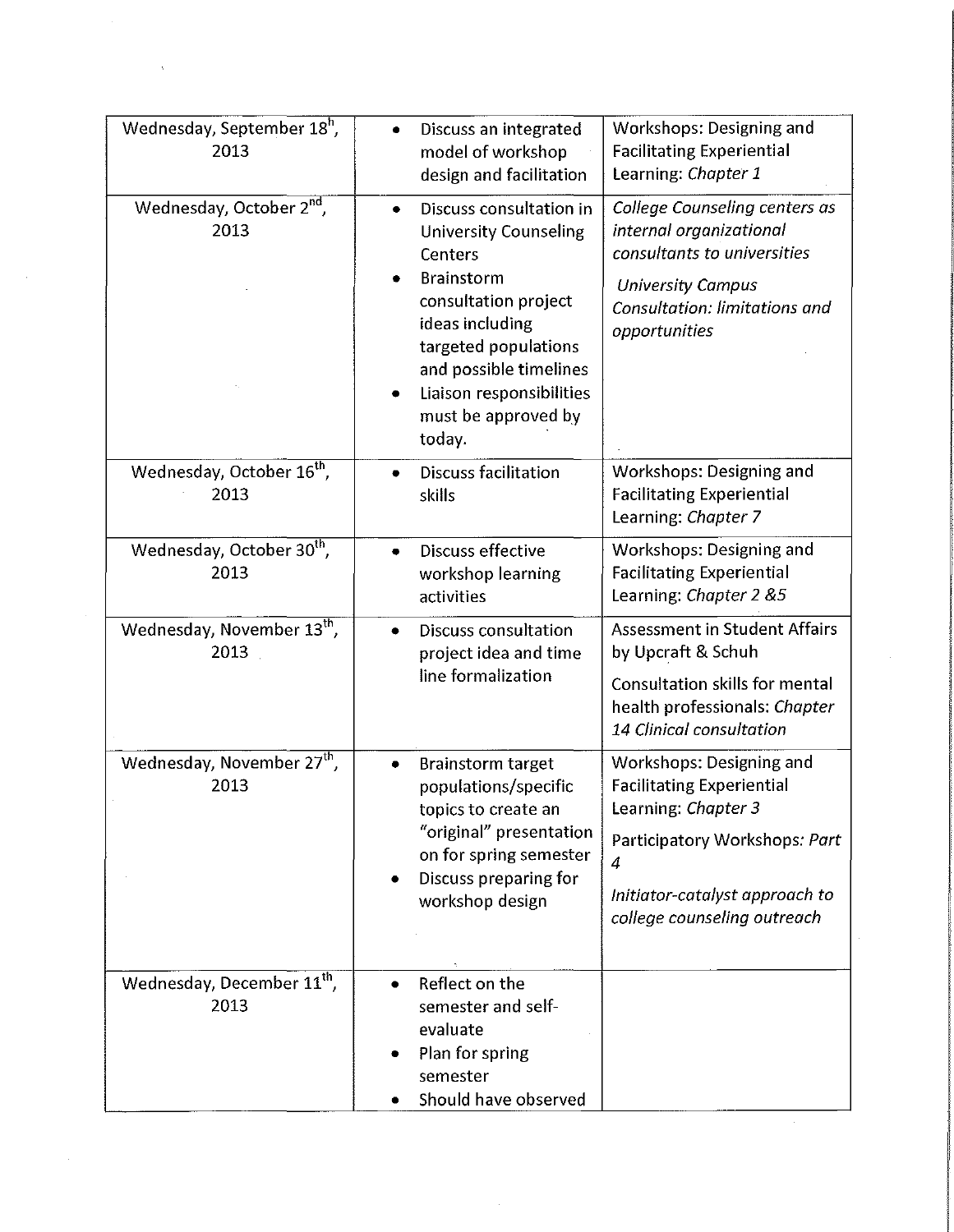|                                                | 2 outreaches, co-<br>presented two<br>outreaches, and<br>conducted at least two<br>presentations<br>independently, and<br>received direct<br>feedback from a staff<br>member on one<br>program. |                                                                                                                     |
|------------------------------------------------|-------------------------------------------------------------------------------------------------------------------------------------------------------------------------------------------------|---------------------------------------------------------------------------------------------------------------------|
| Wednesday, January 15 <sup>th</sup> ,<br>2014  | <b>Discuss consultation</b><br>project timeline for<br>the semester and<br>progress thus far<br>Discuss timeline and<br>plans for original<br>presentation                                      | <b>Consultation skills for mental</b><br>health professionals: Chapter<br>11: Assessment of<br><b>Organizations</b> |
| Thursday, January 30 <sup>th</sup> , 2014      | Discuss diversity issues<br>٠<br>in outreach and<br>consultation                                                                                                                                | <b>Addressing disparities:</b><br>consultation and outreach<br>strategies for university<br>settings                |
| Wednesday, February 12 <sup>th</sup> ,<br>2014 | Consultation project<br>and original<br>presentation tasks and<br>supervision                                                                                                                   |                                                                                                                     |
| Thursday, February 27 <sup>th</sup> , 2014     | <b>Discuss evaluating</b><br>workshops                                                                                                                                                          | Workshops: Designing and<br><b>Facilitating Experiential</b><br>Learning: Chapter 8                                 |
| Wednesday, March 12 <sup>th</sup> , 2014       | Consultation project<br>and original<br>presentation tasks and<br>supervision                                                                                                                   | Consultation skills for mental<br>health professionals Chapter<br>12. Organizational<br><b>Interventions</b>        |
| Thursday, March 27 <sup>th</sup> , 2014        | Dealing with<br>problematic audience<br>members                                                                                                                                                 | Participatory Workshops: Part<br>6                                                                                  |
| Wednesday, April 9th, 2014                     | Consultation project<br>and original<br>presentation tasks and<br>supervision                                                                                                                   |                                                                                                                     |

 $\label{eq:2.1} \frac{1}{2}\sum_{i=1}^n\frac{1}{2}\sum_{j=1}^n\frac{1}{2}\sum_{j=1}^n\frac{1}{2}\sum_{j=1}^n\frac{1}{2}\sum_{j=1}^n\frac{1}{2}\sum_{j=1}^n\frac{1}{2}\sum_{j=1}^n\frac{1}{2}\sum_{j=1}^n\frac{1}{2}\sum_{j=1}^n\frac{1}{2}\sum_{j=1}^n\frac{1}{2}\sum_{j=1}^n\frac{1}{2}\sum_{j=1}^n\frac{1}{2}\sum_{j=1}^n\frac{1}{2}\sum_{j=1}^n\$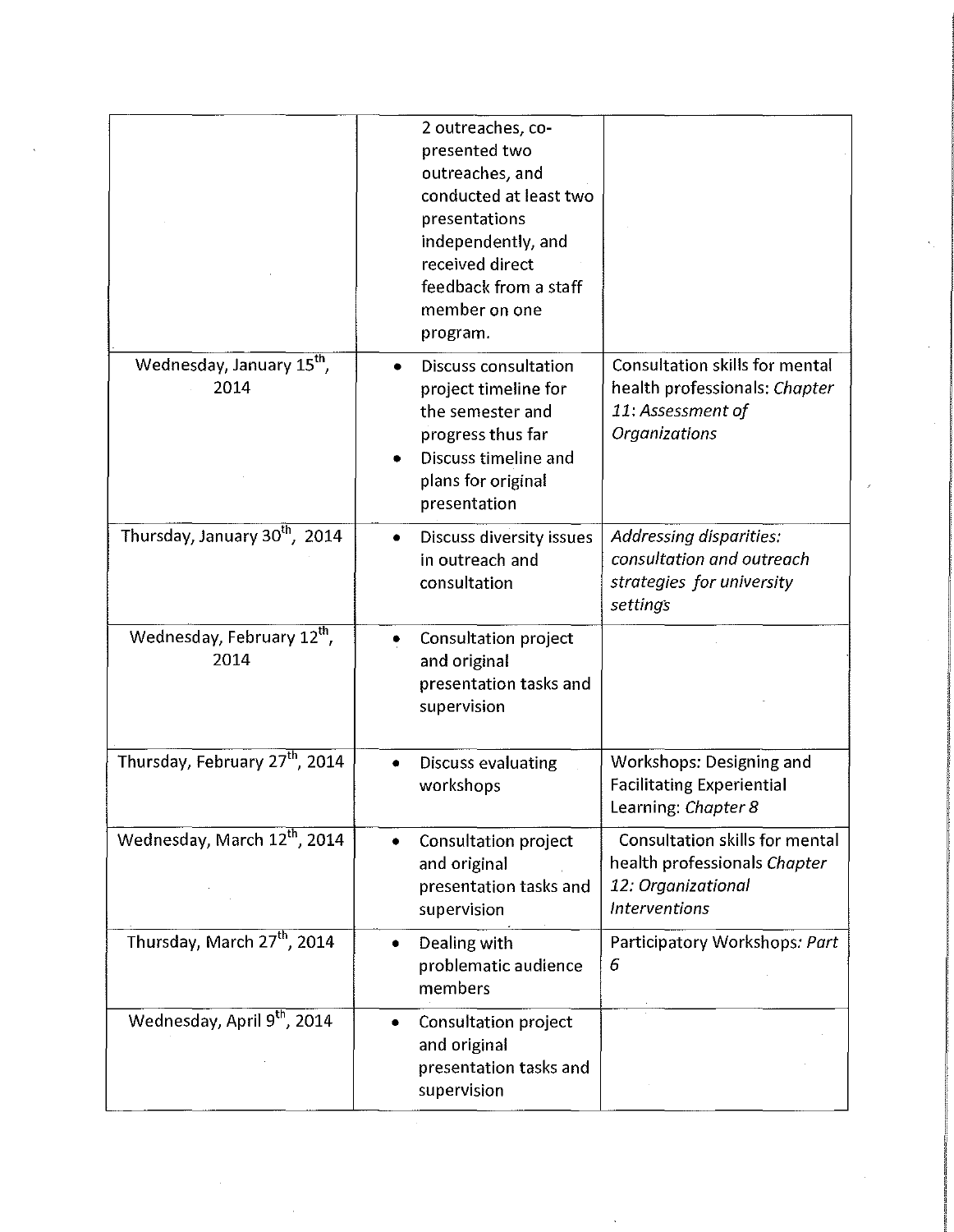| Thursday, April 24, 2014                | Reflecting on<br>workshops and<br>improving all aspects<br>of workshop design<br>and facilitation                                               | <b>Workshops: Designing and</b><br><b>Facilitating Experiential</b><br>Learning: Chapter 9 |
|-----------------------------------------|-------------------------------------------------------------------------------------------------------------------------------------------------|--------------------------------------------------------------------------------------------|
| Wednesday, May 7 <sup>th</sup> , 2014   | <b>Consultation project</b><br>tasks and supervision<br>Should have<br>conducted<br>independent &<br>original outreach<br>program by this date. |                                                                                            |
| Wednesday, May 21, 2014                 | Consultation project<br>tasks and supervision                                                                                                   |                                                                                            |
| Wednesday, June 4 <sup>th</sup> , 2014  | Discussion of useful<br>outreach and<br>consultation resources<br>(be prepared to<br>provide copies to each<br>intern and supervisor)           |                                                                                            |
| Wednesday, June 18 <sup>th</sup> , 2014 | Consultation project<br>tasks and supervision                                                                                                   |                                                                                            |
| Wednesday, July 2nd, 2014               | <b>Consultation project</b><br>should be completed<br>by this date                                                                              |                                                                                            |
| Wednesday, July 16 <sup>th</sup> , 2014 | Consultation project<br>reflection and<br>evaluation                                                                                            | Y<br>$\check{f}$                                                                           |
| Wednesday, July 30th, 2014              | Reflect and wrap-up                                                                                                                             |                                                                                            |

 $\label{eq:2.1} \frac{1}{\sqrt{2}}\int_{\mathbb{R}^3}\frac{1}{\sqrt{2}}\left(\frac{1}{\sqrt{2}}\right)^2\frac{1}{\sqrt{2}}\left(\frac{1}{\sqrt{2}}\right)^2\frac{1}{\sqrt{2}}\left(\frac{1}{\sqrt{2}}\right)^2.$ 

 $\sim 200$ 

 $\label{eq:2.1} \frac{1}{\sqrt{2}}\int_{\mathbb{R}^3}\frac{1}{\sqrt{2}}\left(\frac{1}{\sqrt{2}}\right)^2\frac{1}{\sqrt{2}}\left(\frac{1}{\sqrt{2}}\right)^2\frac{1}{\sqrt{2}}\left(\frac{1}{\sqrt{2}}\right)^2.$ 

 $\sim$ 

 $\mathcal{L}^{\text{max}}_{\text{max}}$  and  $\mathcal{L}^{\text{max}}_{\text{max}}$ 

 $\sim$   $\sim$ 

 $\hat{\mathcal{L}}$ 

 $\sim$  6  $^{\circ}$ 

 $\mathcal{L}_{\mathcal{A}}$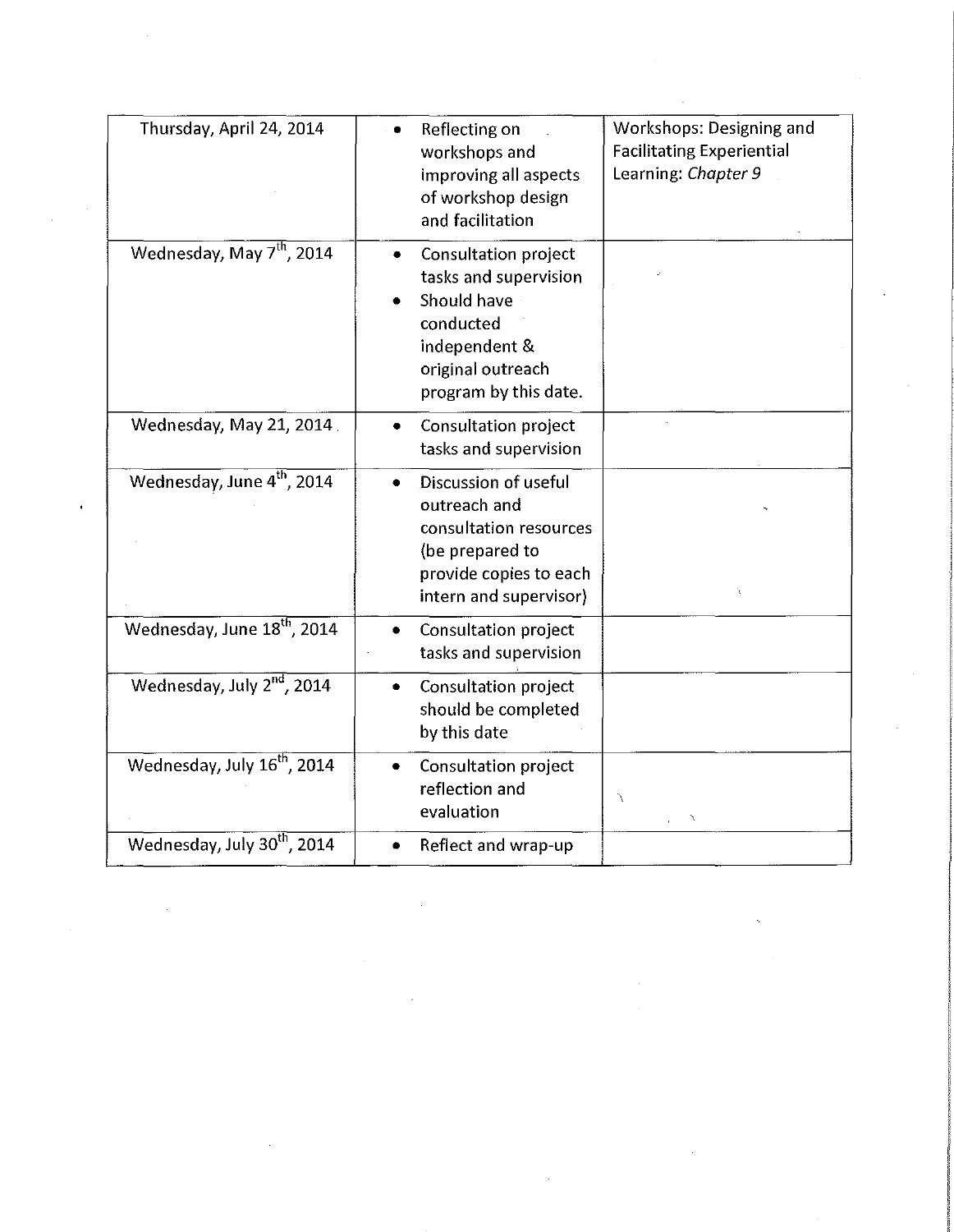## University of Kentucky Counseling Center Doctoral Internship Clinical and Professional Issues Seminar Fall2013 Thursdays, 9-10AM

Learning objectives:

- I. To learn about the developmental stages of interns throughout their training year.
- 2. To learn about the differences in licensure across the United States and to prepare for mobility once one is licensed.
- 3. To improve ability to apply advanced knowledge and application of APA Ethical Principles and Code of Conduct and other relevant ethical, legal and professional standards.
- 4. To encourage independently utilizing ethical decision-making model in professional work.
- 5. To improve ability to make appropriate referrals, including interdisciplinary referrals to allied professionals, in the university and Lexington community.
- 6. To explore career opportunities for psychologists in multiple practice settings.
- 7. To evaluate the scientific evidence for the use of interpersonal process therapy and the therapeutic alliance and to learn skills necessary to provide interpersonal process therapy effectively to clients.
- 8. To explore the science behind an evidence based intervention and present findings of that intervention, applying it to a current case.

| August 29, 2013                            | Licensure and Mobility<br>(ASPPB, Herman & Sharer, 2013, Hall, Wexelbaum & Boucher,<br>Demers, Van Horne, & Rodolfa, 2008).                                  | Diane Sobel, Ph.D. |
|--------------------------------------------|--------------------------------------------------------------------------------------------------------------------------------------------------------------|--------------------|
| September 5, 2013 @8:30                    | <b>First Thursdays</b>                                                                                                                                       |                    |
| September 5, 2013 @10AM Career Development |                                                                                                                                                              | Megan Marks, Ph.D. |
| September 12, 2013                         | Developmental Issues in Internship Training Diane Sobel, Ph.D.<br>(Lamb, Baker, Jennings, & Yarris, 1982, Norcross, 2000)                                    |                    |
| September 19, 2013                         | Ethical Decision Making—Multiple role relationships & Social<br>dual-role relationships<br>Diane Sobel, Ph.D<br>(Slimp & Burian, 1994, Burian & Slimp, 2000) |                    |
| September 26, 2013                         | Career Development                                                                                                                                           | Megan Marks, Ph.D. |
| October 3, 2013                            | Ethical Decision Making--Challenges of<br>Confidentiality<br>(Behnke, 2008, Sharkin, 1995)                                                                   | Di Sobel, Ph.D.    |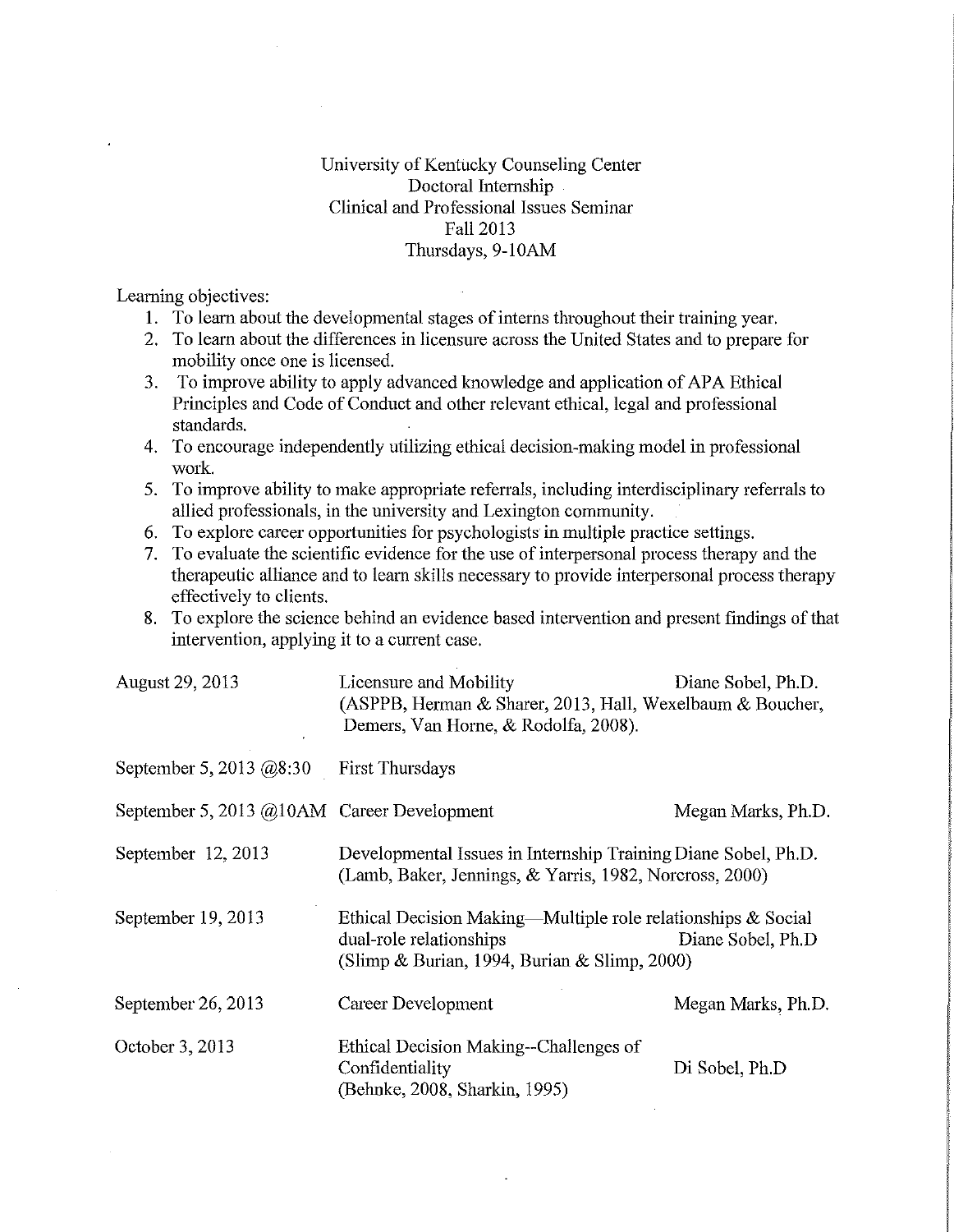|         | October 10, 2013  | Ethical Decision Making--Psychologist Impairment: Dealing with<br>your own impairment and Dealing with someone else who is<br>impaired | Di Sobel, Ph.D.              |
|---------|-------------------|----------------------------------------------------------------------------------------------------------------------------------------|------------------------------|
|         | October 17, 2013  | Interpersonal Psychotherapy: Interpersonal Process Approach,<br>(Teyber (2006), Chapter 1)                                             |                              |
|         | October 24, 2013  | Interpersonal Psychotherapy: Therapeutic Alliance<br>(Teyber (2006), Chapter 2, Norcross Chapter 2) Diane Sobel, Ph.D                  |                              |
|         | October 31, 2013  | Interpersonal Psychotherapy: Responding to Painful Feelings,<br>(Teyber, 2006, Chapter 5)                                              | Diane Sobel, Ph.D.           |
|         | November 7, 2013  | Interpersonal Psychotherapy: Working Through (Teyber, 2006,<br>Chapter 10)                                                             |                              |
|         | November 14, 2013 | <b>Evidence Based Treatment Presentation</b>                                                                                           | <b>Intern Presentation</b>   |
|         | November 21, 2013 | <b>Evidence Based Treatment Presentation</b>                                                                                           | <b>Intern Presentation</b>   |
|         | November 28, 2013 | Thanksgiving—no seminar                                                                                                                |                              |
| (noon?) | December 5, 2013  | Getting a Job in A College Counseling Center:<br>What are they Looking for?                                                            | Mary Chandler Bolin,<br>Ph.D |
|         | December 12, 2013 | Starting a Private Practice—business issues, workplace issues &<br><b>CMHC</b> careers                                                 |                              |
|         |                   |                                                                                                                                        | Vicki Cook, Ph.D.            |
|         | December 19, 2013 | Careers in CMHC and Hospitals                                                                                                          | John Yozwiak, Ph.D           |

 $\label{eq:2.1} \begin{split} \mathbf{f}(\mathbf{r}) = \mathbf{f}(\mathbf{r}) + \mathbf{f}(\mathbf{r}) = \mathbf{f}(\mathbf{r}) + \mathbf{f}(\mathbf{r}) + \mathbf{f}(\mathbf{r}) = \mathbf{f}(\mathbf{r}) + \mathbf{f}(\mathbf{r}) + \mathbf{f}(\mathbf{r}) = \mathbf{f}(\mathbf{r}) + \mathbf{f}(\mathbf{r}) + \mathbf{f}(\mathbf{r}) = \mathbf{f}(\mathbf{r}) + \mathbf{f}(\mathbf{r}) + \mathbf{f}(\mathbf{r}) = \mathbf{f}(\mathbf{r$ 

 $\label{eq:2} \frac{1}{\sqrt{2}}\int_{0}^{\infty}\frac{1}{\sqrt{2\pi}}\left(\frac{1}{\sqrt{2\pi}}\right)^{2}d\mu_{\rm{eff}}\,d\mu_{\rm{eff}}$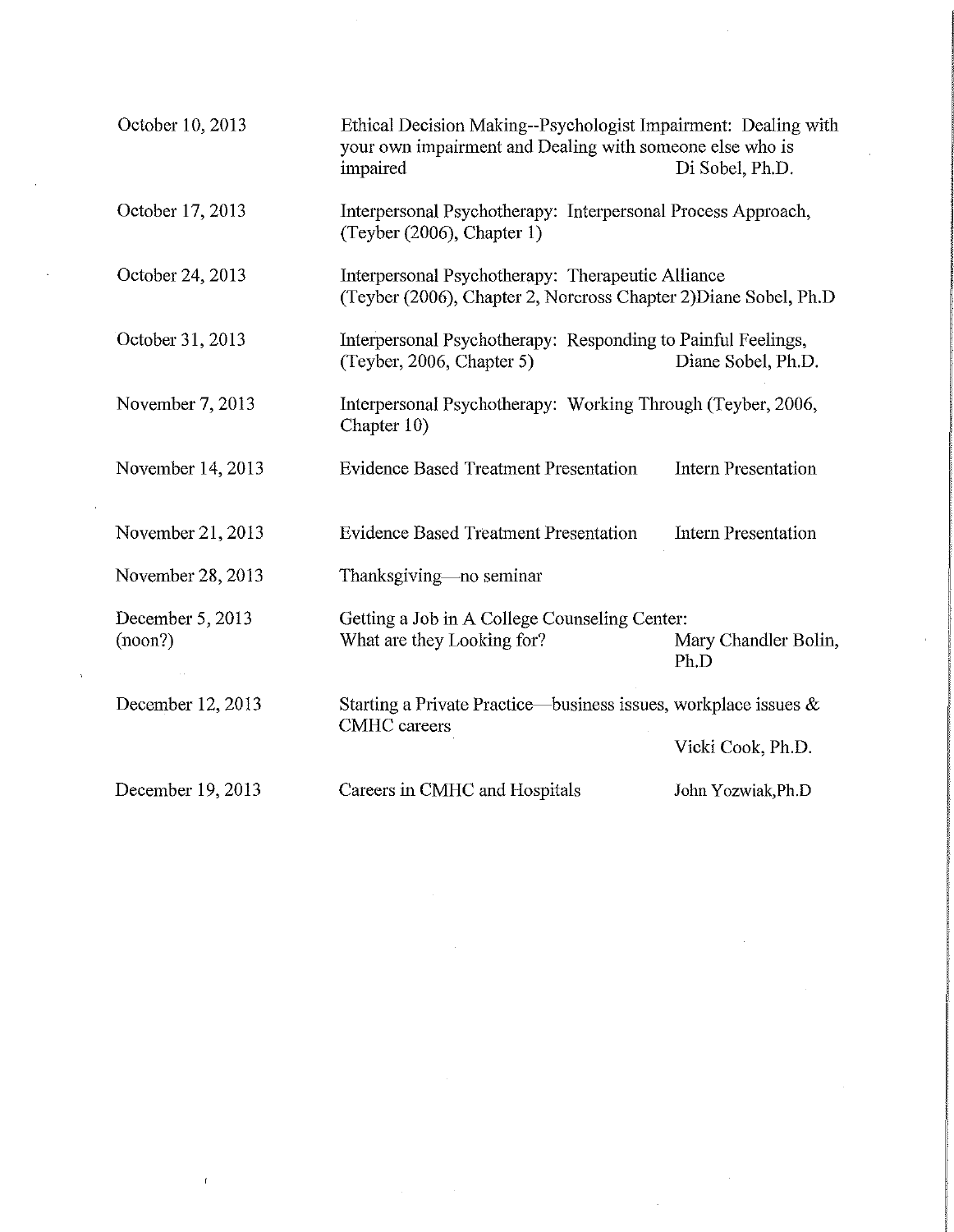#### References

- Association of State and Provincial Psychology Boards. (2010). The path to licensure: A snapshot of the steps you will take to your professional future. Accesssed on-line Apri121, 2011 at http://www.asppb.net/i4a/pages/index.cfm?pageid=3343, AL: Author www.asppb.net.
- Behnke, S. (2008). The unique challenges of college counseling. *Monitor on Psychology, 39(6),*  88.
- Burian, B.K. & Slimp, A.O. (2000). Social Dual-Role Relationships During lntemship: A Decision-Making Model, *Professional Psychology: Research and Practice, 31 (3),* 332-338.
- Demers, S., Van Horne, B.A., and Rodolfa, E.R. (2008). Changes in training and practice of psychologists: Current challenges for licensing boards. *Professional Psychology: Research and Practice, 39, 5,* 473-479.
- Hall, J.E., Wexelbaum, S.F., & Boucher. A.P. (2007). Doctoral student awareness of licensure, credentialing, and professional organizations in psychology: The 2005 National Register Survey. *Training and Education in Psychology, I* (I), 38-48.
- Herman, M. & Sharer, N. (2013). Trying to summarize state licensure laws for psychologists: Burial by grains of salt. *Training and Education in Professional hychology, 7(2),* 123-133.
- Horvath, A. 0, Del Re, A. C., Fluckiger, C. and Symonds, D. (20 II). Alliance in Individual Psychotherapy. In J.C. Norcross (Ed.) *Psychotherapy Relationships that Work: Evidence-Based Responsiveness, (2<sup>nd</sup> edition), (pp. 25-69).* Oxford, New York.
- Lamb, D.H., Baker, J.M., Jennings, M.L. & Yarris, E. (1982). Passages of an Internship in Professional Psychology, *Professional Psychology, 13 (3),* 66!-669.
- Norcross, J.C. (2000). Psychotherapist Self-Care: Practioner-Tested, Research-Informed Strategies. *Professional Psychology: Research and Practice, 31 (6),* 710-713.
- Norcross, J.D. & Lambert, M.J. (2011). Evidence-Based Therapy Relationships. (2011). In J.C. Norcross (Ed.) *Psychotherapy Relationships that Work: Evidence-Based Responsiveness, (2"d edition),* (pp. 3-24). Oxford, New York.
- Sharking, B. (1995). Strains on Confidentiality in College-Student Psychotherapy: Entangled Therapeutic Relationships, Incidental Encounters, and Third-Party Inquiries, *Professional Psychology: Research and Practice, 26 (2),* 184-189.
- Slimp, P.A 0. & Burian, B.K. (1994). Multiple Role Relationships During Internship: Consequences and Recommendations, *Professional Psychology: Research and Practice, 25 (1),*  39-45.
- Teyber, E. (2006). *Interpersonal Process in Therapy: An Integrative Model*, (5<sup>th</sup> edition). Brooks/Cole: Belmont, CA.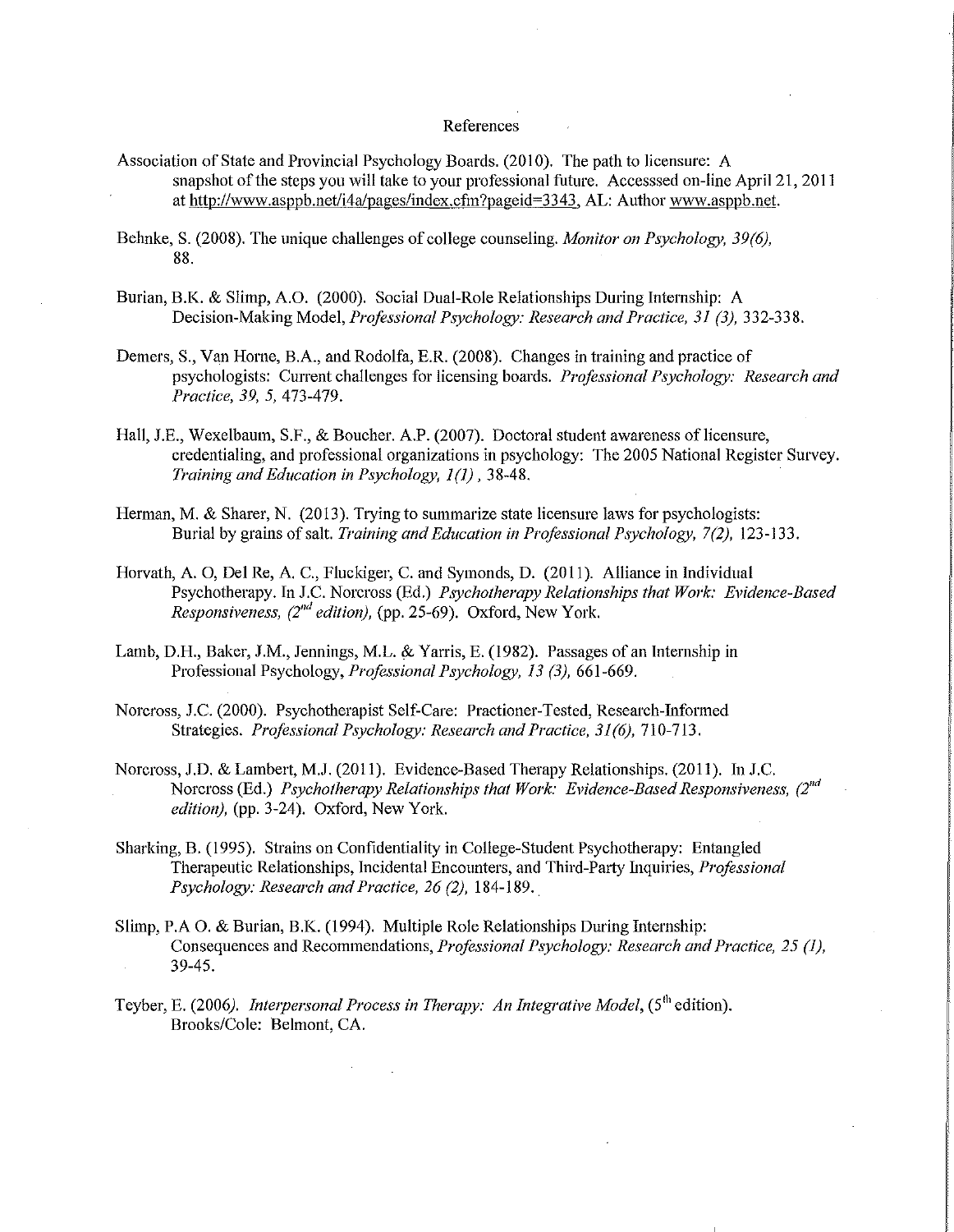# University of Kentucky Counseling Center Doctoral Internship Clinical and Professional Issues Seminar Spring 2014 Thursdays, 9-10AM

### Learning Objectives:

- 1. To familiarize yourself with the job market in psychology and review strategies for finding and applying for appropriate positions.
- 2. To prepare for telephone and on-site interviews.
- 3. To explore recommended strategies for a successful job search in psychology.
- 4. To leam about several evidence-based treatment approaches in working with sexual abuse survivors, substance users/abusers, clients with eating disorders, and clients with grief concerns.
- 5. To leam about the evidence for and the approach to utilizing emotion focused therapy and Acceptance and Commitment Therapy.
- 6. To solidify professional identity as a psychologist by exploring issues for early career psychologists and the benefits of getting involved in professional organizations.

| January 16, 2014  | Job Search Process I                                             | Di Sobel, Ph.D.                            |
|-------------------|------------------------------------------------------------------|--------------------------------------------|
| January 23, 2014  | Job Search Process II                                            | Di Sobel, Ph.D.                            |
| January 30, 2014  | Outreach & Consultation                                          | Megan Marks, Ph.D.                         |
| February 6, 2014  | Evidence Based Practice—Psychotherapy<br>Relationships that Work | Nathan Miles, Ph.D.                        |
| February 13, 2014 | Working with Trauma Survivors                                    | Linda Hellmich, Ph.D. & Di<br>Sobel, Ph.D. |
| February 20, 2014 | Cognitive Processing Therapy for<br>Rape or Sexual Abuse         | Di Sobel, Ph.D.                            |
| February 27, 2014 | Outreach & Consultation                                          | Megan Marks, Ph.D.                         |
| March 6, 2014     | Prolonged Exposure Therapy                                       | Linda Hellmich, Ph.D.                      |
| March 13, 2014    | no seminar—spring break                                          |                                            |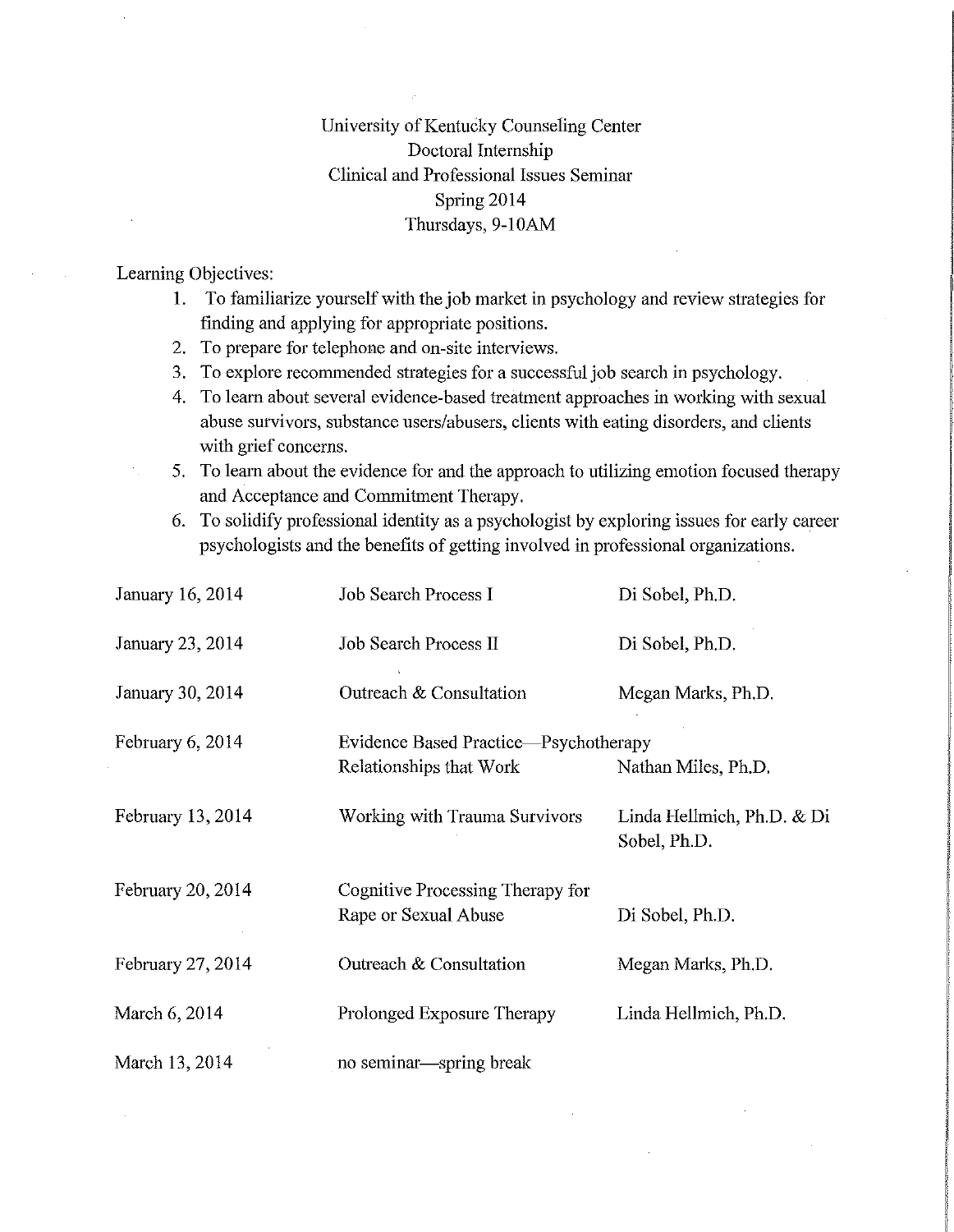| March 20, 2014 | <b>Emotion Focused Therapy</b>                    | Nate Miles, Ph.D.                           |
|----------------|---------------------------------------------------|---------------------------------------------|
| March 27, 2014 | Outreach & Consultation                           | Megan Marks, Ph.D.                          |
| April 3, 2014  | Working with Eating Disorders                     | Jen Speisman, Psy.D.                        |
| April 10, 2014 | Grief Counseling                                  | Sharon Martin, Psy.D.                       |
| April 17, 2014 | Working with Substance Abuse                      | Felito Aldarondo, Ph.D.                     |
| April 24, 2014 | Outreach & Consultation                           | Megan Marks, Ph.D.                          |
| May 1, 2014    | Acceptance and Commitment<br>Therapy<br>Ź         | Matt Ashton, Ph.D.                          |
| May 8, 2014    | Getting Involved in Professional<br>Organizations | Di Sobel, Ph.D.                             |
| May 15, 2014   | Early Career Psychologists                        | Nathan Miles, Ph.D. &<br>Megan Marks, Ph.D. |
| May 22, 2014   | Crash                                             | Di Sobel, Ph.                               |

 $\mathcal{L}(\mathcal{L})$  and  $\mathcal{L}(\mathcal{L})$  and  $\mathcal{L}(\mathcal{L})$  and  $\mathcal{L}(\mathcal{L})$  and  $\mathcal{L}(\mathcal{L})$ 

 $\mathcal{A}^{\text{max}}_{\text{max}}$ 

 $\label{eq:2.1} \frac{1}{\sqrt{2}}\int_{\mathbb{R}^3}\frac{1}{\sqrt{2}}\left(\frac{1}{\sqrt{2}}\right)^2\frac{1}{\sqrt{2}}\left(\frac{1}{\sqrt{2}}\right)^2\frac{1}{\sqrt{2}}\left(\frac{1}{\sqrt{2}}\right)^2\frac{1}{\sqrt{2}}\left(\frac{1}{\sqrt{2}}\right)^2.$ 

 $\sim$   $\sim$ 

 $\mathcal{L}(\mathcal{L}^{\mathcal{L}})$  and  $\mathcal{L}^{\mathcal{L}}$  are the set of the set of the set of  $\mathcal{L}^{\mathcal{L}}$ 

 $\hat{\mathcal{A}}$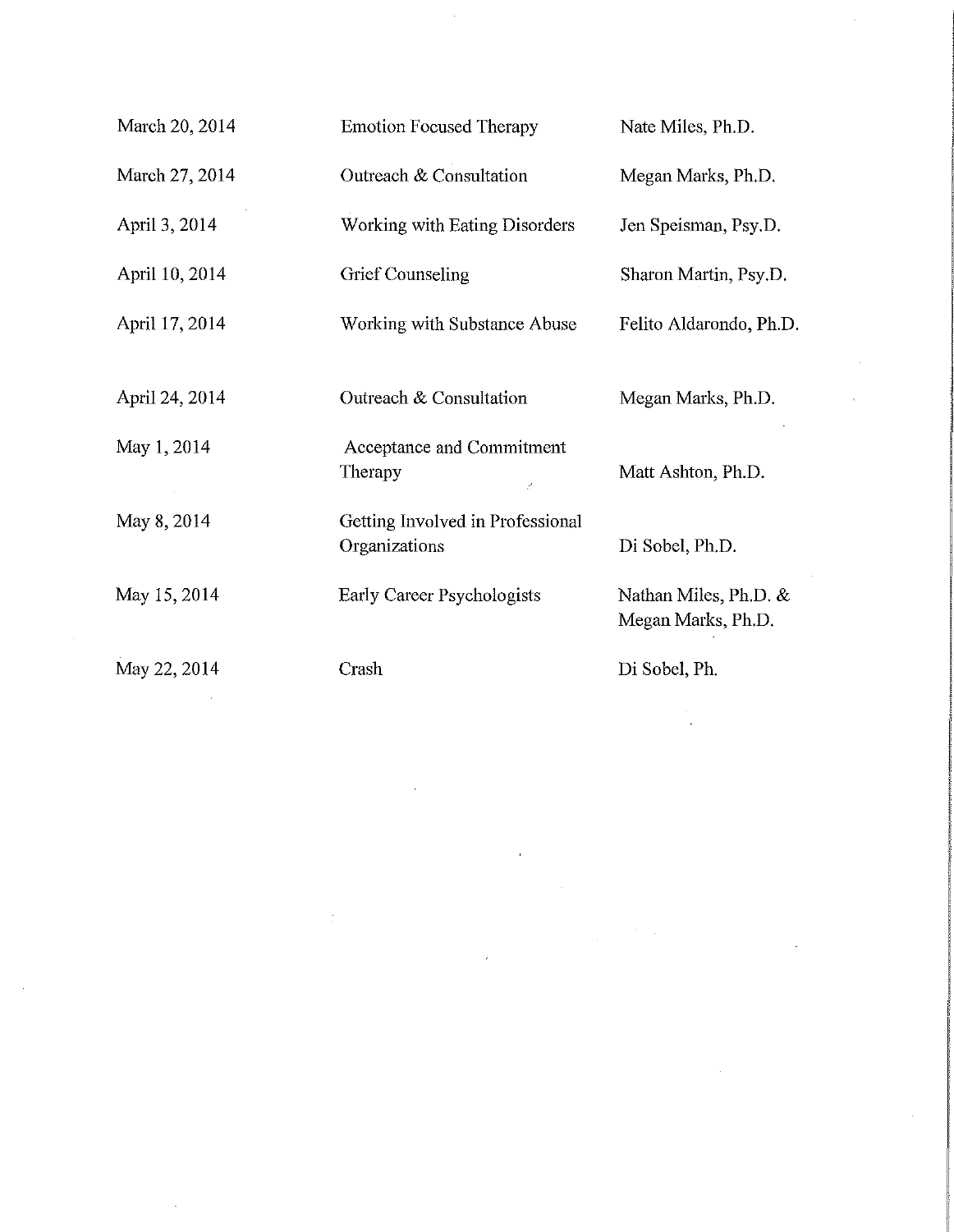#### References

Bailey, D.W. (2004, January). The skinny on the postdoc. *gradPSYCH, 2(1),* 26-32.

- Bernstein, Baron E. (1978). Points to ponder when seeking a new professional position. *Professional Psychology, May,* 341-349.
- Clark, J.C. (2009, December). The big payoff: A look at how early career psychologists are repaying student loan debts. *Monitor on Psychology, 40(11),* 48-49.

DeAngelis, T. (2010, November). Fear not. *gradPSYCH, 8(3),* 38.

Dittman, M. (2003, September). CV dos and don'ts. *gradPsych, 3,* 18-19.

Dittman, M. (2005, January). Getting what you're worth. *gradPSYCH, 3(1),* 34-36.

- Greenberg, L. (2011). Emotion Focused Therapy American Psychological Association, Washington, D.C.
- Hall, J.E. Wexelbaum, S.F. & Boucher, A.P. (2007). Doctoral student awareness of licensure, credentialing and professional organizations in psychology: The 2005 National Register Survey. *Training and Education in Psychology, 1(1)*, 38-48.
- Logsdon-Conradsen, S., Sirl, K., Battle, J., Stapel, J., Anderson, P., Ventura-Cool, E., Zimand, E., Babar, N. & Kaslow, N. (2001). Formalized postdoctoral fellowships: A national survey of postdoctoral fellows. *Professional Psychology: Research and Practice, 32(3),*  312-318.
- Marder, J. (2010). Landing a job in a tough market: Experts offer psychology students tips for job-search success. *gradPsych, 10,* 30. http://www.apa.org/gradpsych/2010/03/coverjob-market.aspx

Norcross, J. C. (Ed.). (2011). Evidence-based therapy relationships. Psychotherapy, 48(1).

- Norcross, J. C., & Wampold, B. E. (Eds.). (2011). Adapting psychotherapy to the individual patient. Journal of Clinical Psychology, 67(2).
- Plante, T.G. (1998). How to find a first job in professional psychology: Ten principles for finding employment for psychology intems and postdoctoral fellows. *Professional Psychology: Research and Practice, 29(5),* 508-511.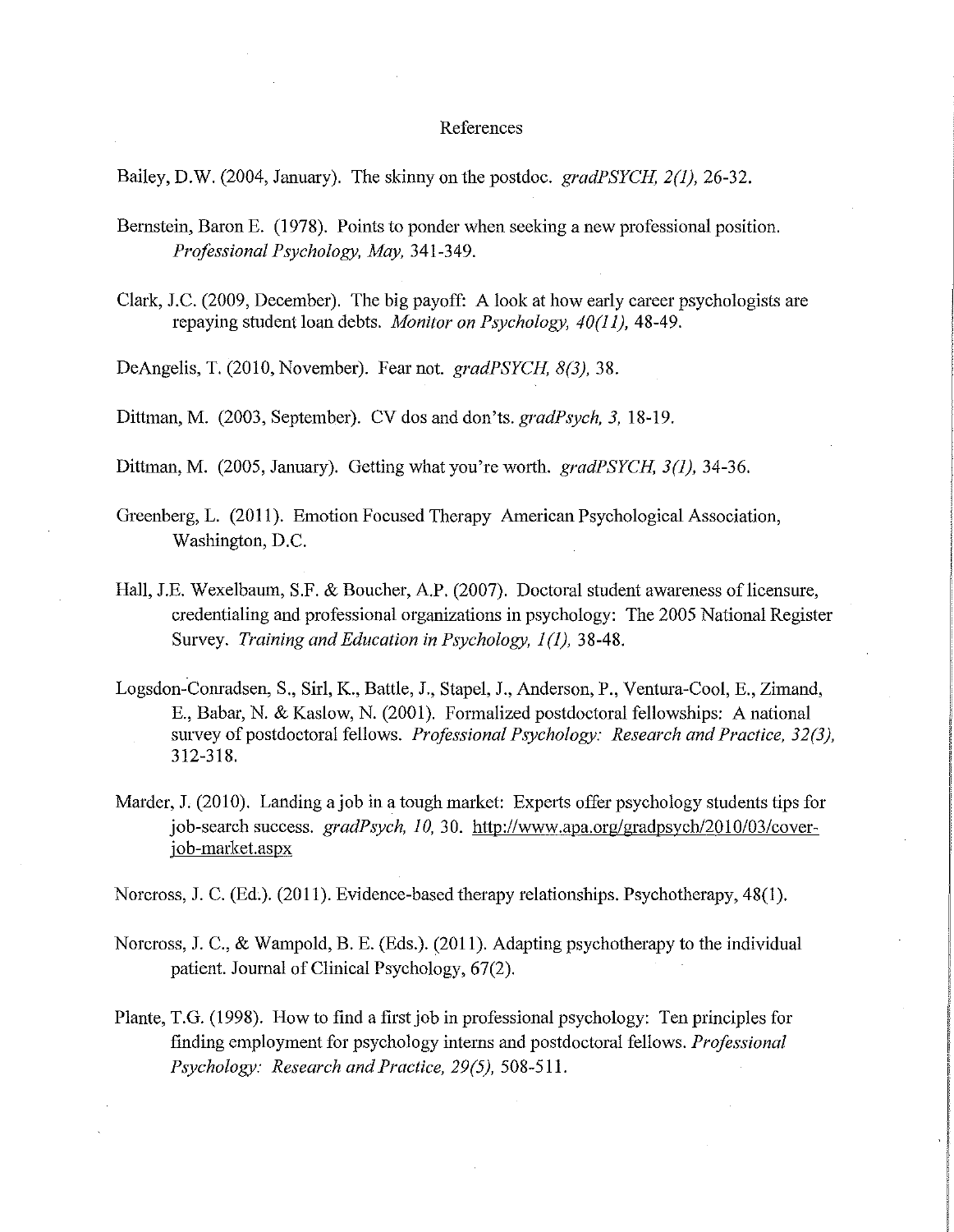Plante, T.G. (1996). Ten Principles of Success for Psychology Trainees Embarking on their Careers. *Professional Psychology: Research and Practice, 27(3),* 304-307.

Wilson, S. (2010, November). Nailing your interviews. *gradPSYCH, 8(4),* 27.

 $\mathbf{r}$ 

Center for Workforce Studies: http://www.apa.org/workforce/publications/index.aspx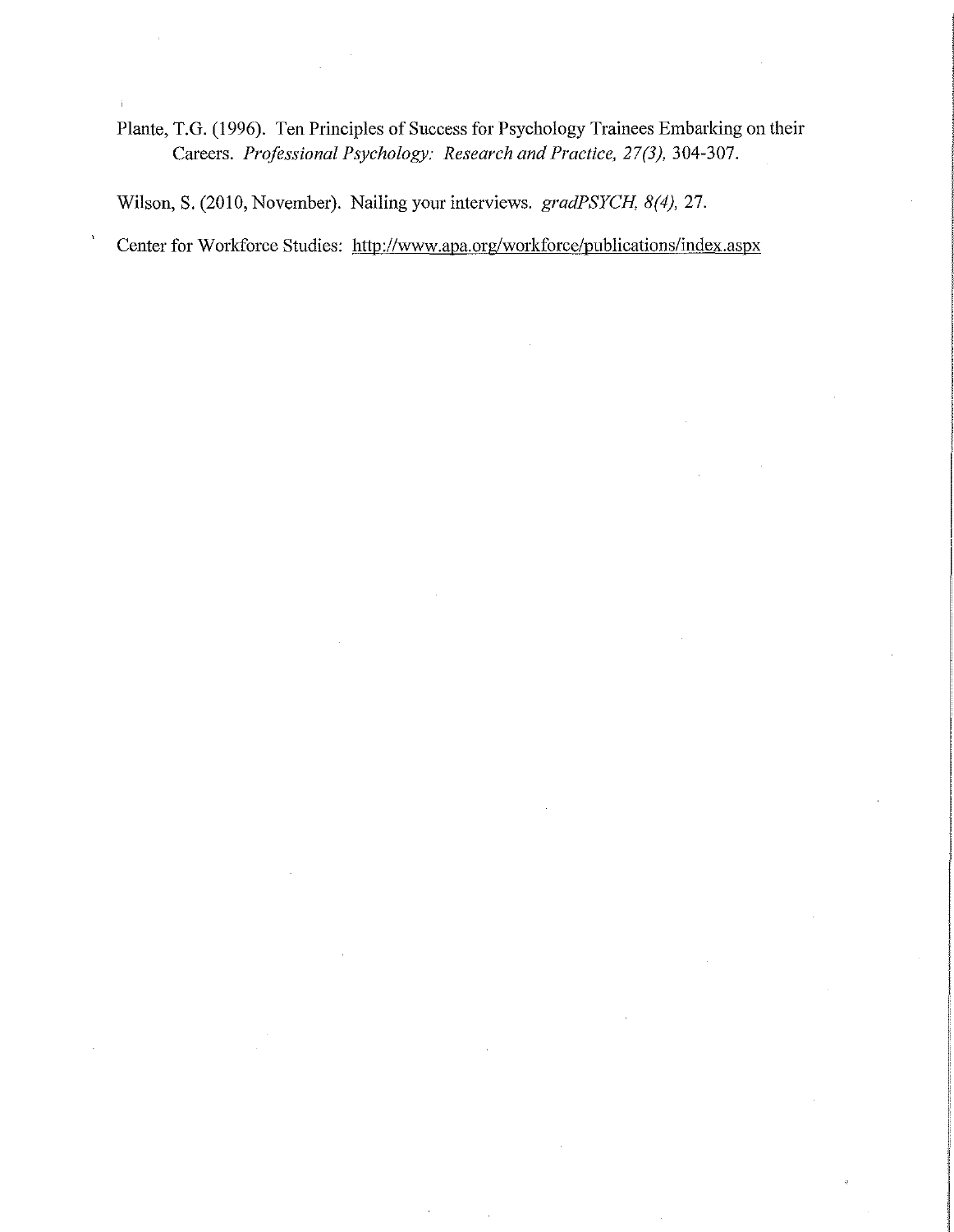## Supervision of Supervision Seminar Outline- Fall 2013 Linda K. Hellmich, Ph.D. University of Kentucky Counseling Center

Interns are expected to participate in all facets of the Supervision of Supervision seminar, including attendance at scheduled meetings, readings, and discussions. In the spring semester each intern will do one or more informal supervisee "case presentations" following the format attached to this syllabus.

Learning Objectives:

- 1. Become familiar with various theoretical underpinnings and models of clinical supervision through journal and text readings
- 2. Learn supervision assessment methods and intervention skills designed to identify a supervisee's stage of clinical skill/development and promote clinical growth through targeted intervention strategies
- 3. Explore and integrate ethical and diversity issues in the conduct of supervision

### **FALL SEMESTER**

- August 19 Introduction and orientation to Supervision of Supervision (SoS) What is supervision?
- August 28 Roles of the supervisor\* Readings:
	- Campbell, J.M. (2000). Becoming an effective supervisor. New York: Taylor and Francis, Chapters 1: What is supervision? (pp.1-8) and 2: What do supervisors do? (pp. 19-26).
- September 11 Types of supervision: theoretical, trans-theoretical, developmental, and eclectic\* Readings:
	- Campbell, J.M. Chapter 3: What are the models of supervision? (pp. 39-47).
	- Stoltenberg, C. D., McNeill, B., & Delworth, U. (1998). *IDM supervision: An integrated developmental model for supervising counselors and therapists.* San Francisco: Jossey-Bass. Chapter 2: An overview of the IDM (pp. 14-32). **Book on** *reserve* **in UKCC**

September 25 The supervisory relationship\*

(We will look at parallel process dynamics here and elsewhere) Readings:

- Supervisory Working Alliance Inventories; supervisor and supervisee forms (for discussion only; no need to complete)
- Campbell, J.M. (2000). Chapter 5: What is the role of the relationship in supervision? (p 89-99), and Chapter 6: How does the supervisor select methods and techniques to help the supervisee grow and develop? (pp. 133-137).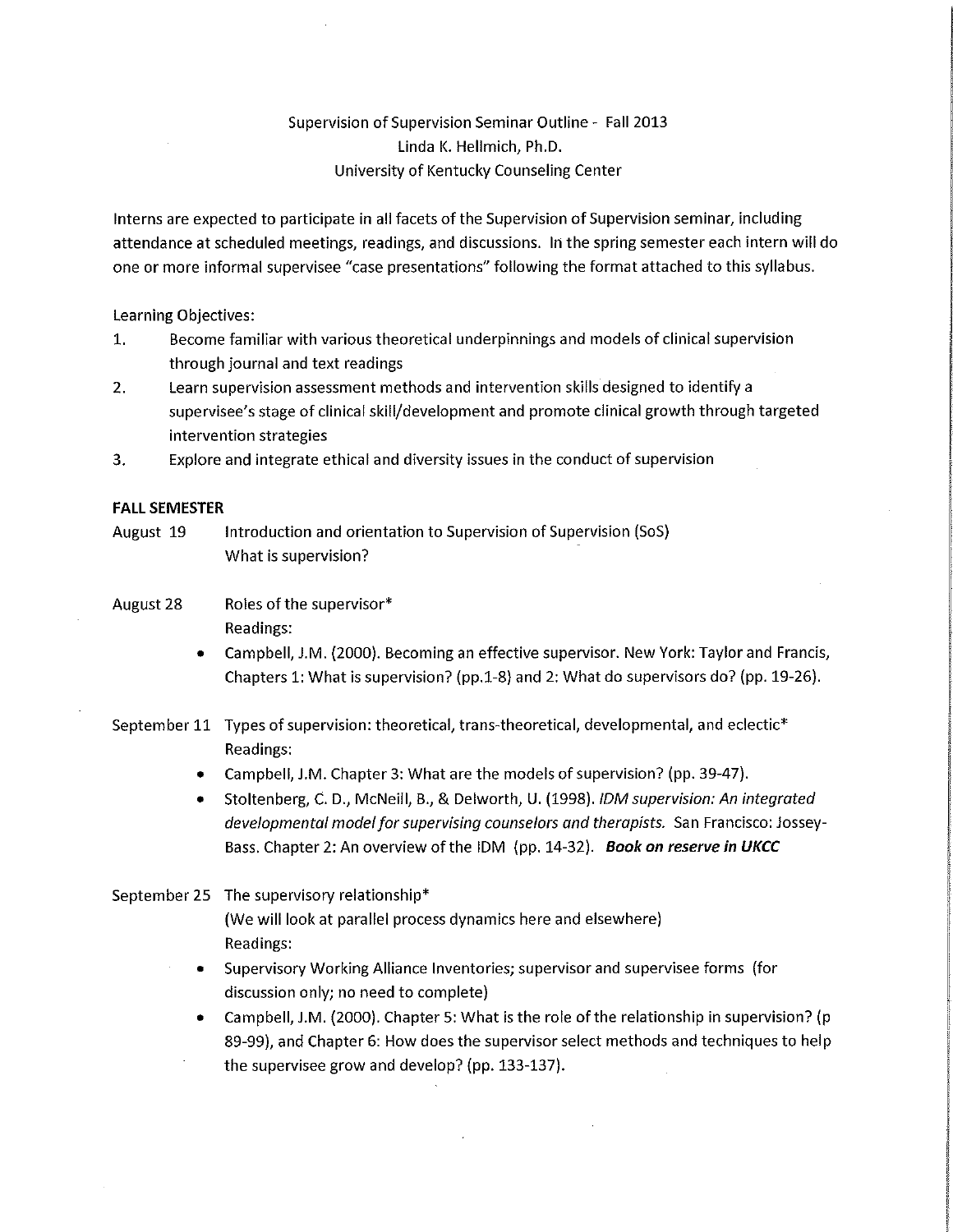• Neufeldt, S.A. & Nelson, M.L. (1999). When is counseling an appropriate and ethical supervision function? *The Clinical Supervisor,* 18, 125-135.

### October 9 Multicultural considerations\* Readings:

- Hernandez, P. (2008). The cultural context model in clinical supervision. *Training and Education in Professional Psychology,* 2, 10-17.
- Campbell, J.M. (2000). Chapter 8: What is the role of multicultural issues in supervision? (p 173-183).
- Ladany, N., Friedlander, M. L, & Nelson, M. L. (2005). *Critical events in psychotherapy supervision: An interpersonal approach.* Washington, DC: American Psychological Association. Chapter 3: Heightening multicultural awareness: it's never been about political correctness (pp.  $53 - 77$ ).

## October 23 Responsibilities of the supervisor\* Readings:

- Section 7 of the APA Ethical Principles of Psychologists and Code of Conduct
- Campbell, J.M. (2000). Chapters 7 and 10, Appendices E (p.265) and Appendix F (p. 269).
- Handout on supervisory record
- November 6 Assessment of your supervisee's clinical skills and overall level of development
	- Review of our evaluation forms- what are the skills we're looking for?
	- Utilizing videotapes and supervision content to assess basic skills
	- Collaborative versus unilateral assessment and supervisory goal setting
- November 20 Topic: further discussion of unfinished content

### December 4 Supervisory interventions Readings:

- Bernard, **J.** M. & Goodyear, R.,K. (1998). Chapter 5: Supervision Interventions (pp. 89- 110). ). **Book on reserve in UKCC**
- Campbell, J.M. (2000). Chapter 6: How does the supervisor select methods and techniques to help the supervisee grow and develop? (p. 113-121, 133-138).
- Ladany, **N.,** Friedlander, M. L, & Nelson, M. L. (2005). *Critical events in psychotherapy supervision: An interpersonal approach.* Washington, DC: American Psychological Association. Chapter 2 (pp.  $23-51$ )
- December 18 Getting started: practical nuts and bolts/Agency resources for training Readings: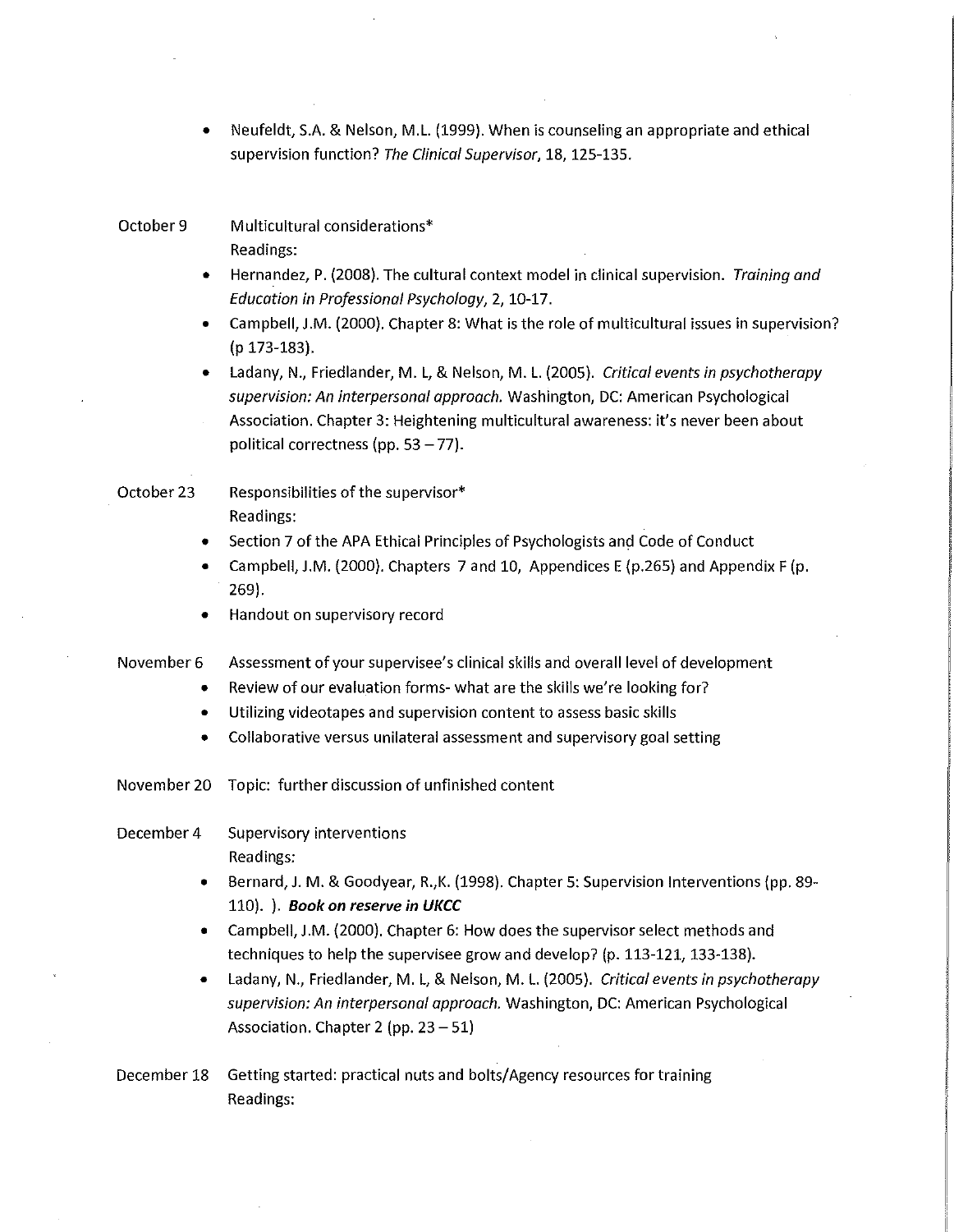- Campbell, J.M. (2000). Chapter 11: How does a supervisor plan the first session? (pp. 239-244).
- Agency resources for training (supervisory check-list, supervision contract, evaluation forms, and training folder on shared drive)

Topics marked by an asterisk have an explicit ethical component to the readings and/or discussion

\*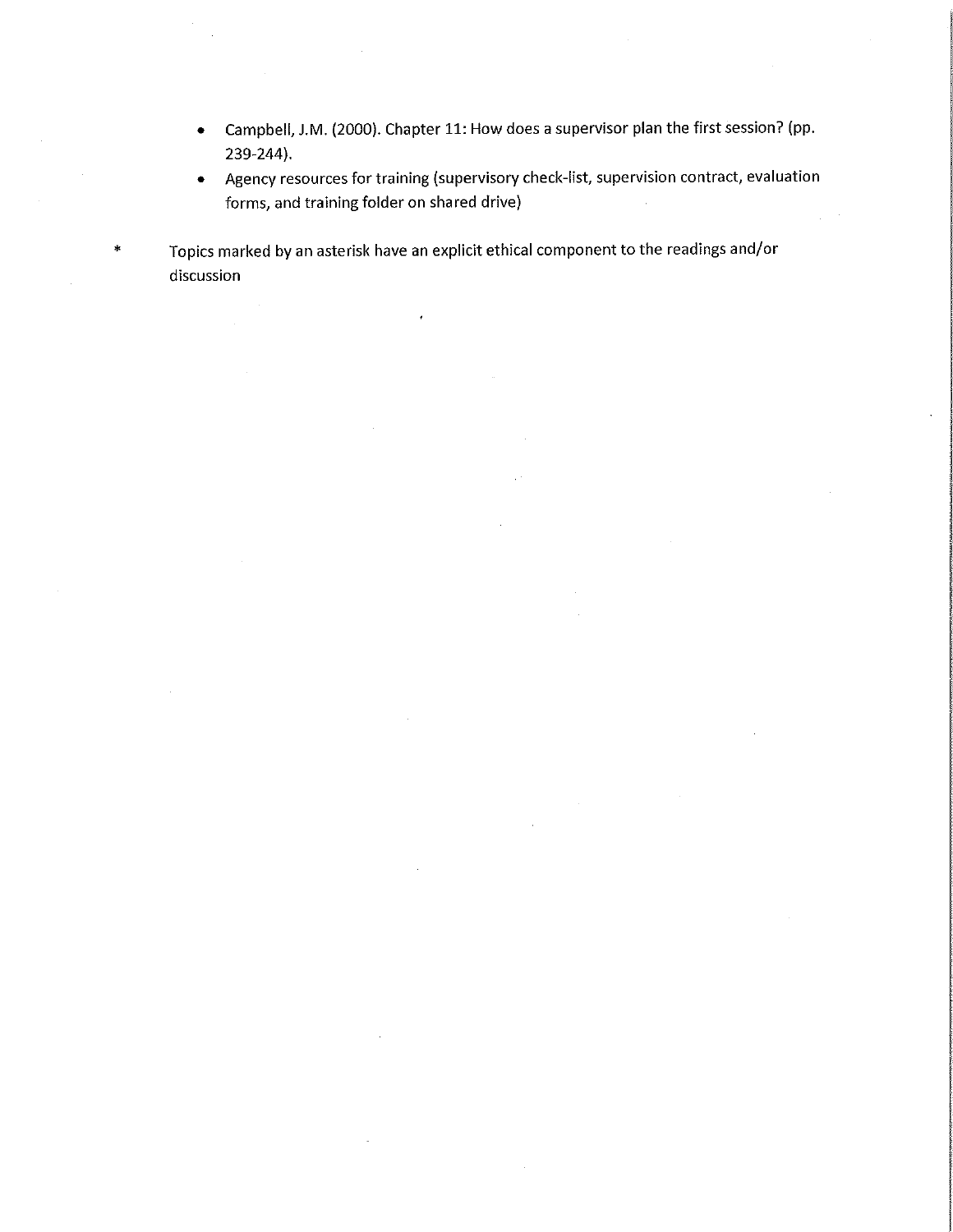#### **SPRING 2014**

Dr. Linda Hellmich Wednesdays 9-10AM (3 out of 4 weeks) Supervision of Supervision University of Kentucky Counseling Center

January 8: Getting Started (Continued):

- Fa lender, C. A. & Shafranske, E. P. (2004). *Clinical supervision: A Competency-based approach.* Washington DC: The American Psychological Association. Chapter 2 (pp. 37- 58). **Book on reserve in UKCC**
- Review of supervisory contract, check-list, record keeping
- Review of KY record-keeping requirements
- Campbell, J.M. (2000) Chapter 9 (pp. 193 -197): What is the role of administrative tasks in supervision?

January 22: Applied Discussion: How do we intervene **in** our supervisee's growth and acquisition of skills?

> • Stoltenberg, C. D., McNeill, B., & Delworth, U. (1998). */OM supervision: An integrated developmental model for supervising counselors and therapists.* San Francisco: Jossey-Bass. Chapter 3 (pp. 33-63). ). **Book on reserve in UKCC**

January 29: Continue discussion of supervisee's developmental level and intervention strategies

- Bernard, J. M. & Goodyear, R.,K. (1998). *Fundamentals of Clinical Supervision.* Boston: Allyn and Bacon. Chapter 5 (pp. 89- 110). **Book on reserve in UKCC**
- Problem-solving current supervisory arrangements as necessary

February 5: Informal presentations on supervisee strengths and growth edges

February 19: General supervision of supervision: How's it going?

- Fa lender, C. A. & Shafranske, E. P. (2004). *Clinical supervision: A Competency-based approach.* Washington DC: The American Psychological Association. Chapter 4: Addressing personal factors in supervision (pp. 81-93). **Book on reserve in UKCC**
- Review of supervision/tapes/questions

### February 26: General discussion

- Review of supervision/tapes/questions
- March 5: General discussion
	- Review of supervision/tapes/questions
- March 19: General discussion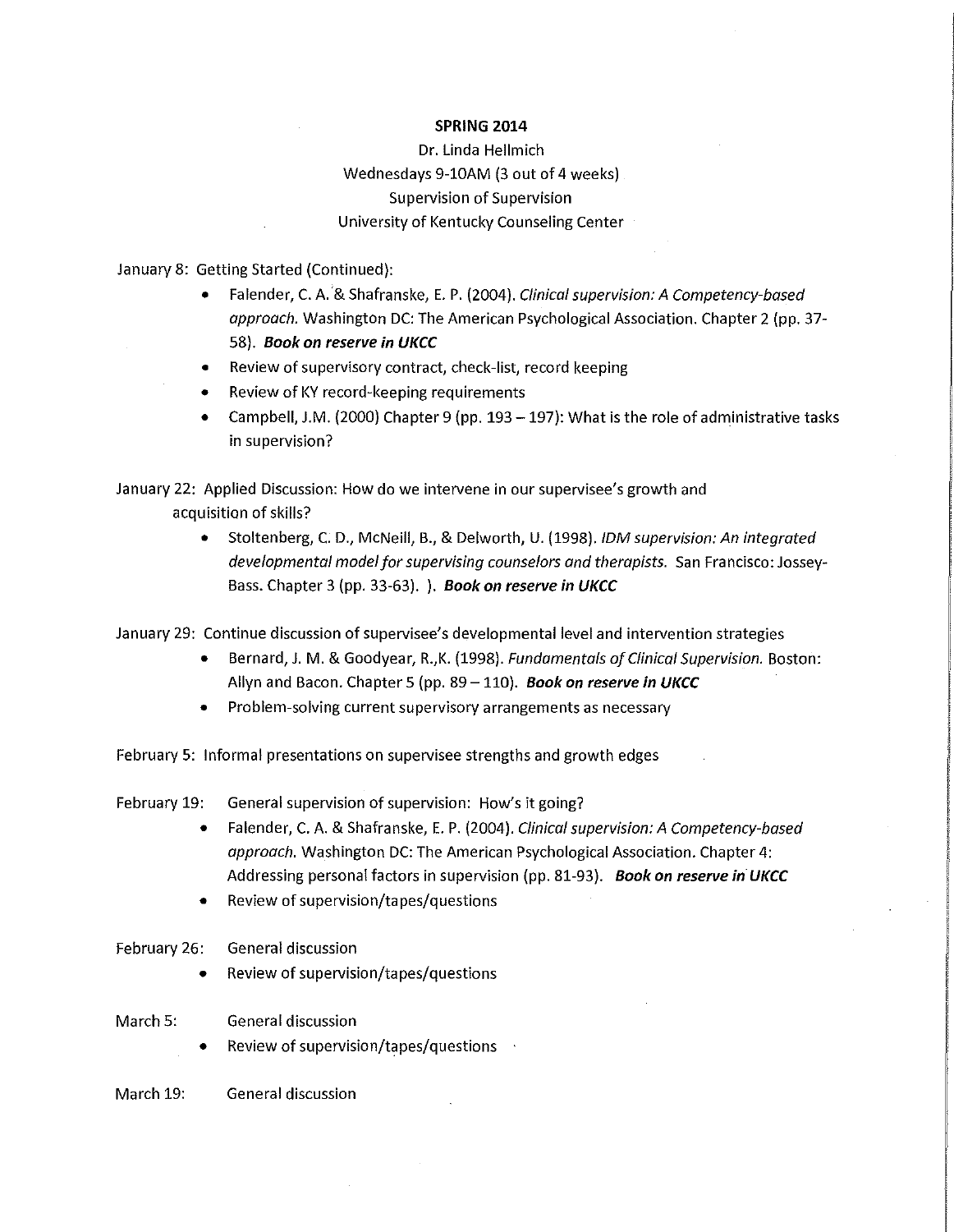• Review of supervision/tapes/questions

| March 26: | Structured review of supervisee progress: goals for remainder of semester   |
|-----------|-----------------------------------------------------------------------------|
| April 2:  | Structured review of supervisee progress: goals for remainder of semester   |
| April 16: | Termination and thoughts about future supervisee development                |
| April 23: | Review of original supervision goals and thoughts on your supervisory style |
| April 30: | Questions, review end-of-term evaluations and paperwork                     |
| May 14:   | Final wrap-up with supervisees, final paperwork                             |
| TBD:      | Review and evaluation of Supervision of Supervision seminar                 |

## Supervision of Supervision Case Presentation Format Intern Seminar· 2013-2014

### I. Information about your supervisee

- Year in his/her program and prior clinical placements/experience
- Areas of interest or expertise and areas of disinterest or discomfort
- Goals for supervision
- Number of supervision sessions you've had
- Brief summary of supervisee's caseload
- II. Your assessment of where your supervisee is with regard to the areas listed below. For each area, share how you made this assessment/gathered pertinent information (video, clinical notes, supervisee assessment instrument, discussion) including use of evidence-based techniques
	- A. Clinical skills (basic clinical skills as well as process interventions, attending to emotion, etc) How have you gathered this information? Please show a video segment from one of your supervisee's sessions or your supervision with her/him that shows evidence of clinical strengths and weaknesses
	- B. Knowledge of counseling theory and interventions
	- C. Autonomy/Dependence
	- D. Self and other awareness
	- E. Motivation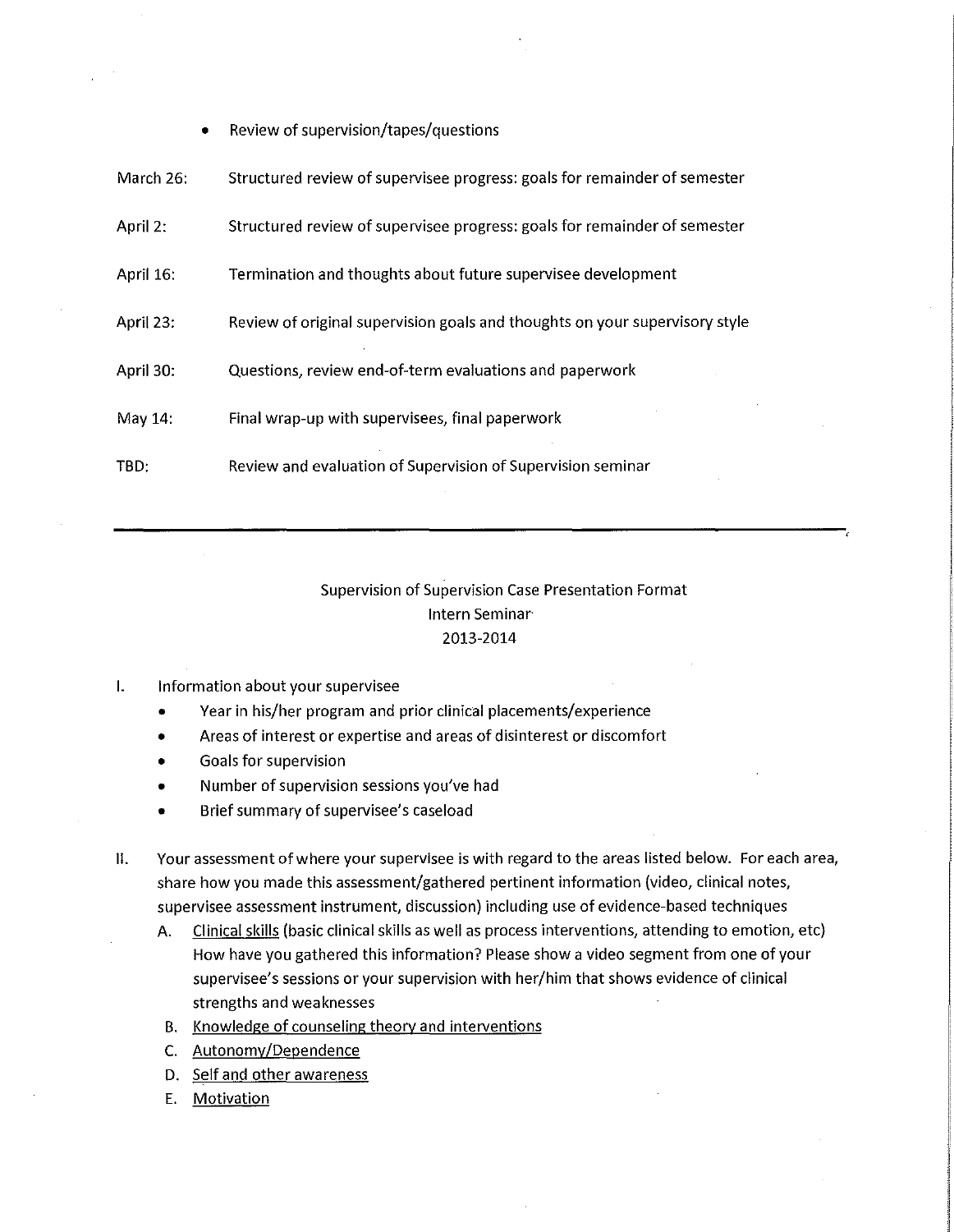- F. Professionalism/ethical behavior
- G. Use of supervision
- Ill. What supervision interventions have you implemented to assist your supervisee with skills in the areas you've identified as growth edges? What has and hasn't worked?
- IV. Any interpersonal dynamics or parallel processes emerging in the supervisory relationship that either hinder or help supervision?
- V. What questions do you have for us?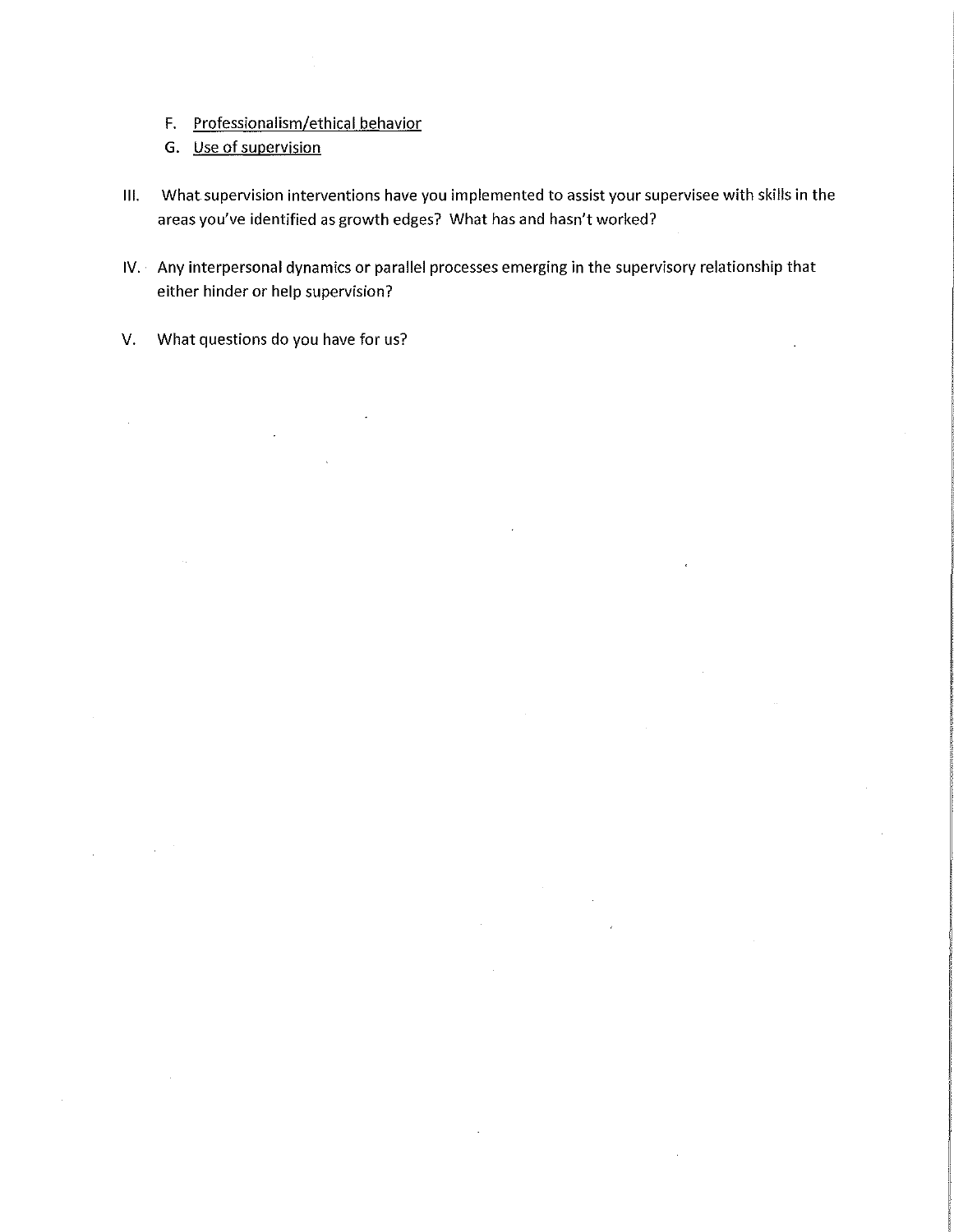University of Kentucky Counseling Center Doctoral Internship Multicultural Seminar Fall2013 Thursdays, 10-llAM (every other week) Diane Sobel, Ph.D.

### Objectives:

Interns will grow in knowledge and competency in the area of multicultural counseling. They will explore their own cultural background, the professional stance regarding ethical issues and multicultural competence in counseling, and become familiar with the diversity within and between a variety of diverse populations.

Requirements:

- 1) Be present and actively participate in the diversity seminar (e.g. doing readings/activities in advance, speaking openly and honestly during seminar)
- 2) Keep a privilege notebook in which you make an entry at least one time each week. Write down instances when you noticed your own privilege and the feelings associated with the identification of privilege. The length and style of writing is completely individual as long as it contains a situation in which you noticed privilege and your feeling/thought reactions to that situation. Privilege notebooks will not be turned in, but information from them will be shared in seminar.

As defined by the Society for Counseling Psychology Exploring Privilege Task Force:

"Privilege is comprised of unearned advantages that are conferred on individuals based on membership in a dominant group or assumed membership. Privilege has the following characteristics:

- a. Privilege reflects, reifies and supports dominant power structures
- b. Privilege is supported structurally and systemically, including an investment in maintaining a lack of consciousness about the benefits and costs resulting from that privilege.
- c. Privilege is enacted through societal structures, systems and daily interactions.
- d. A single individual may experience intersecting privileges and oppressions which may reflect differential receipt of benefits."
- 3) Learning Excursions: You will take two (2) excursions or do two (2) activities that allow you to explore a culture different from your own. You may explore 2 different cultures or choose 2 activities connected with the same cultural group. You may go to a neighborhood festival, church/worship service, attend a play, watch a movie, interview a local business person, meet with a community leader (minister, teacher, politician, etc.). You must clear the activity/excursion with the instructor. When you have completed your activity/excursion, please write 2-3 pages about it in your journal/privilege notebook. Include in your entry: a description of the activity/event, why you selected the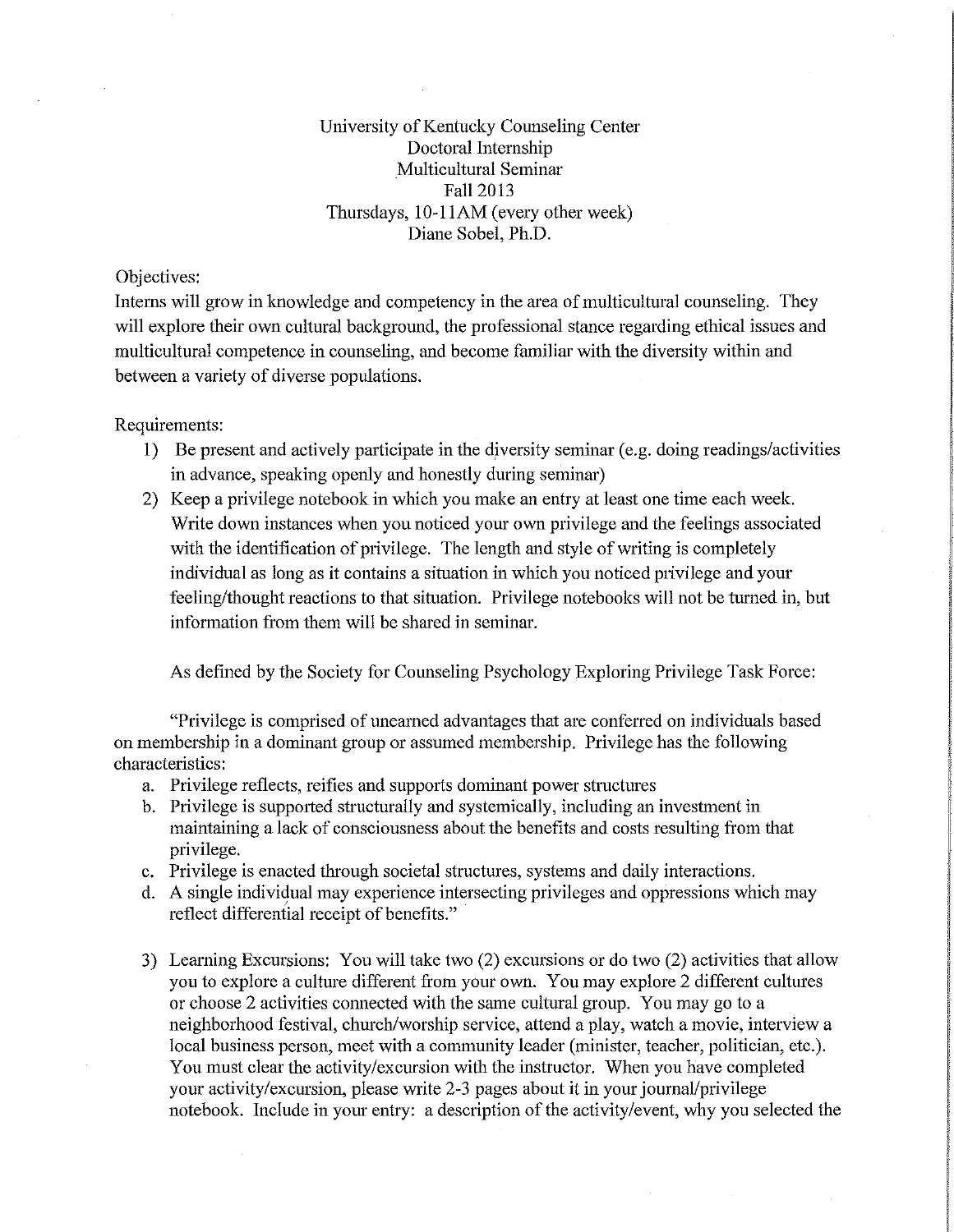experience, what were your feelings and reactions, what you leamed from this experience, and how you can use those feelings/reactions to enhance your clinical skills. These entries will not be turned in, but will be used for discussion in seminar.

August 16, 2013 (1-3PM) Intro to Diversity Seminar Readings/Exercises—Name ?s, Where have we been multiculturally

August 29, 2013 (10-11AM) Self Exploration Readings/Exercises-Self-Exploration and Professional Identity, Identity Formation Questions, Therapists Cultural Self-Assessment, Myers et al. (reading), Cardemil & Battle (reading)

September 12, 2013 (10-11AM) Multicultural Competence Readings/Exercises-- Multicultural Competence worksheet, California Brief Multicultural Competence Scale, AP A Guidelines on Multicultural Education, Training, Research, Practice and Organizational Change for Psychologists. Pope-Davis et al, Stuart, Hansen et al,  $&$  Neufeldt et al. (readings)

October 10,2013 Privilege and Power/Power of Psychologists Privilege Wheel Activity, Israel (reading)

October 24,2013 Exploring Racism and Sexism Last Chance for Eden video and discussion

November 7, 2013 Exploring Racism and Sexism Last Chance for Eden video and discussion

November 21,2013 Exploring Sexism Last Chance for Eden video and discussion

December 5, 2013 Privilege Notebook Sharing Privilege Notebook Sharing and Discussion

December 19,2013 Excursion Sharing Excursion Sharing and Discussion

September 26, 2013 cancelled due to ACCTA travel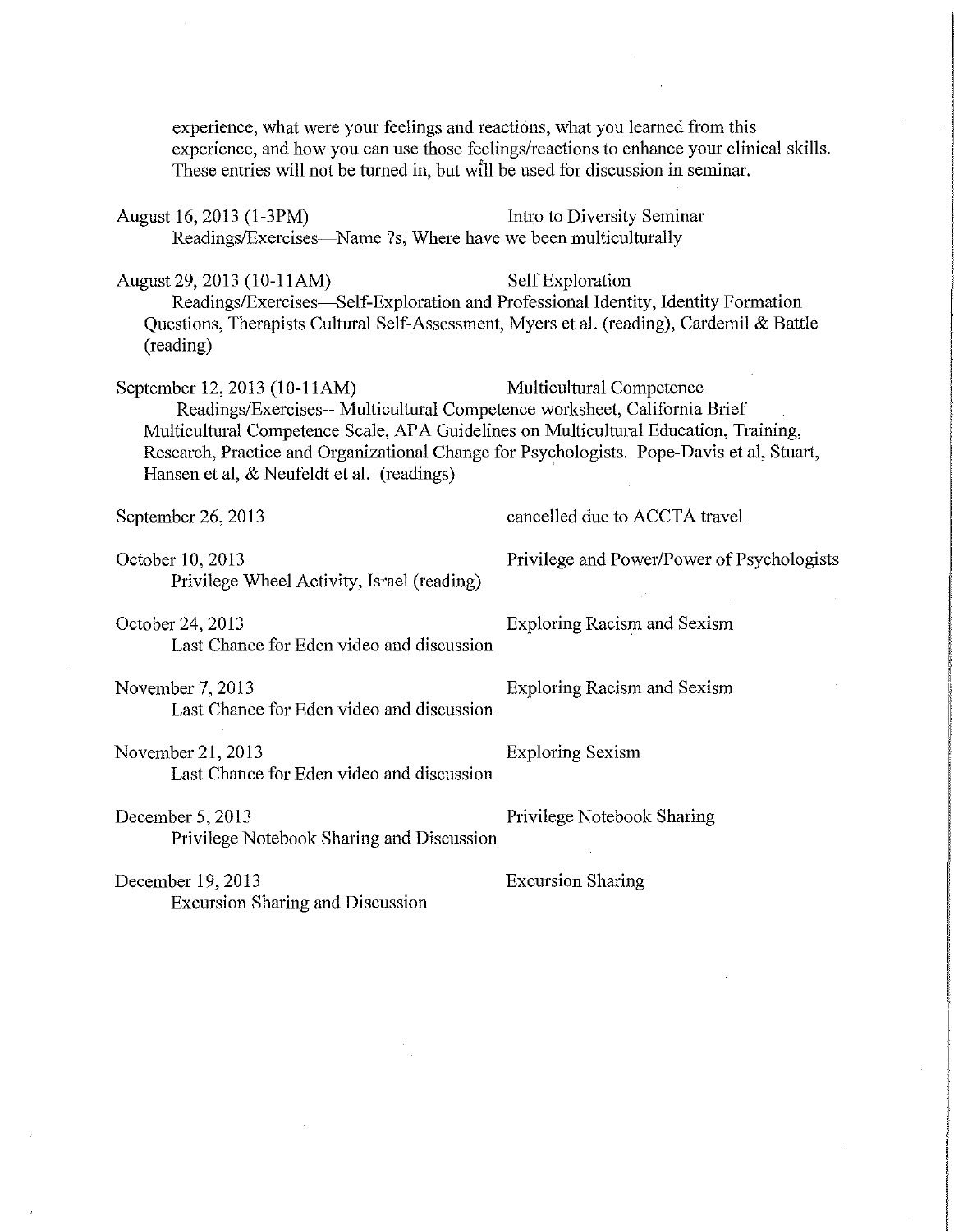### References

- Cardemil, E.V., & Battle, C.L. (2003). Guess who's coming to therapy? Getting comfortable With conversations about race and ethnicity in psychotherapy. *Professional Psychology: Research and Practice, 34(3),* 278-286.
- Hansen, H.D., Pepitone-Arreola-Rockwell, F., & Greene, A.F. (2000). Multicultural competence: Criteria and case examples. *Professional Psychology: Research and Practice, 31(6),* 652- 660.
- Israel, T. (2012). 2011 Society of Counseling Psychology Presidential Address: Exploring Privilege in Counseling Psychology: Shifting the Lens. *The Counseling Psychologist, 40(1),* 158-180.
- Myers, L.J., Speight, S.L., Highlen, P.S., Cox, C.I., Reynolds, A.L., Adams, E.M., & Hanley, C.P. (1991). Identity development and worldview: Toward an optimal conceptualization. *Journal of Counseling &Development, 70,* 54-62.
- Neufeldt, S.A., Pinterits, E.J., Moleiro, C.M., Lee, T.E., Yank, P.H., & Brodie, R.E. (2006). How do graduate student therapists incorporate diversity factors in case conceptualization? *Psychotherapy: Theory, Research, Practice, Training, 43,* 464-479.
- Pope-Davis, D.P., Reynolds, A.L., Dings, J.G., & Ottavi, T.M. (1994). Multicultural competencies of doctoral interns at university counseling centers: An exploratory investigation. *Professional Psychology: Research and Practice, 25(4), 466-470.*
- Stuart, R.B. (2004). Twelve practical suggestions for achieving multicultural competence. *Professional Psychology: Research and Practice, 35(1),* 3-9.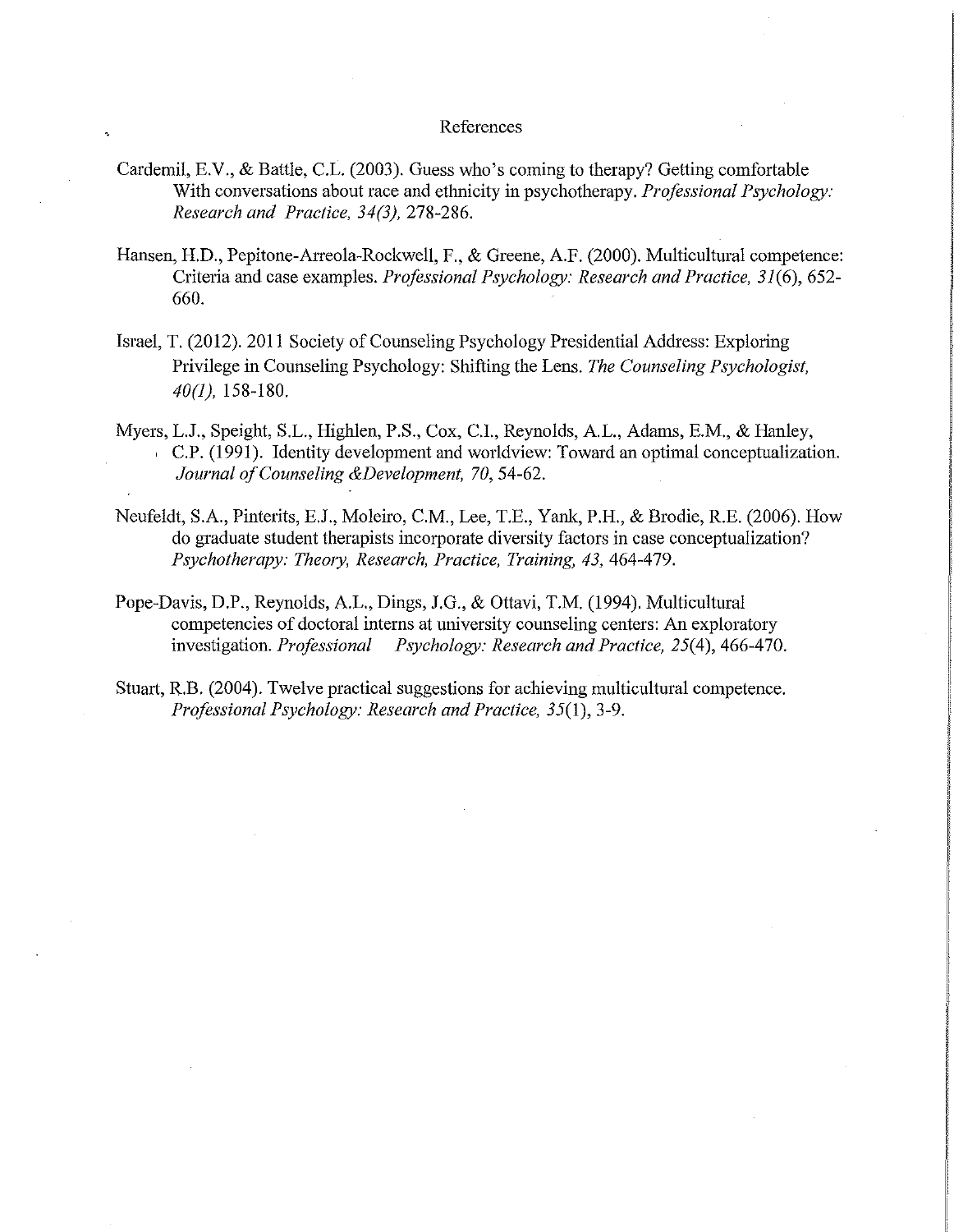Multicultural Seminar University of Kentucky Counseling Center Doctoral Internship Thursdays, 10-11AM (every other week) Spring 2014 Diane Sobel, Ph.D.

### Objectives:

Interns will grow in knowledge and competency in the area of multicultural counseling. They will explore their own cultural background, the professional stance regarding ethical issues and multicultural competence in counseling, and become familiar with the diversity within and between a variety of diverse populations. They will grow in knowledge about their owu areas of privilege and lack of privilege, they will explore and learn about the impact that privilege and lack of privilege have on the counseling relationship, and they will explore and learn about the impact of privilege and lack of privilege on college campuses.

#### Requirements:

- 1) Be present and actively participate in the diversity seminar (e.g. doing readings/activities in advance, speaking openly and honestly during seminar)
- 2) Keep a privilege notebook in which you make an entry at least one time each week. Write down instances when you noticed your own privilege and the feelings associated with the identification of privilege. The length and style of writing is completely individual as long as it contains a situation in which you noticed privilege and your feeling/thought reactions to that situation. Privilege notebooks will not be turned in, but information from them will be shared in seminar.
- 3) Learning Excursions: You will take two (2) excursions or do two (2) activities that allow you to explore a culture different from your own. You may explore 2 different cultures or choose 2 activities connected with the same cultural group. You may go to a neighborhood festival, church/worship service, attend a play, watch a movie, interview a local business person, meet with a community leader (minister, teacher, politician, etc.). You must clear the activity/excursion with the instructor. When you have completed your activity/excursion, please write 2-3 pages about it in your joumal/privilege notebook. Include in your entry: a description of the activity/event, why you selected the experience, what were your feelings and reactions, what you learned from this experience, and how you can use those feelings/reactions to enhance your clinical skills. These entries will not be turned in, but will be used for discussion in seminar.
- 4) Identify a cultural group about which you would like to learn. Read literature about that cultural group and evidence based therapies which have been studied and found to be effective with that group. Prepare a presentation for a case presentation on that group. Provide references for the group.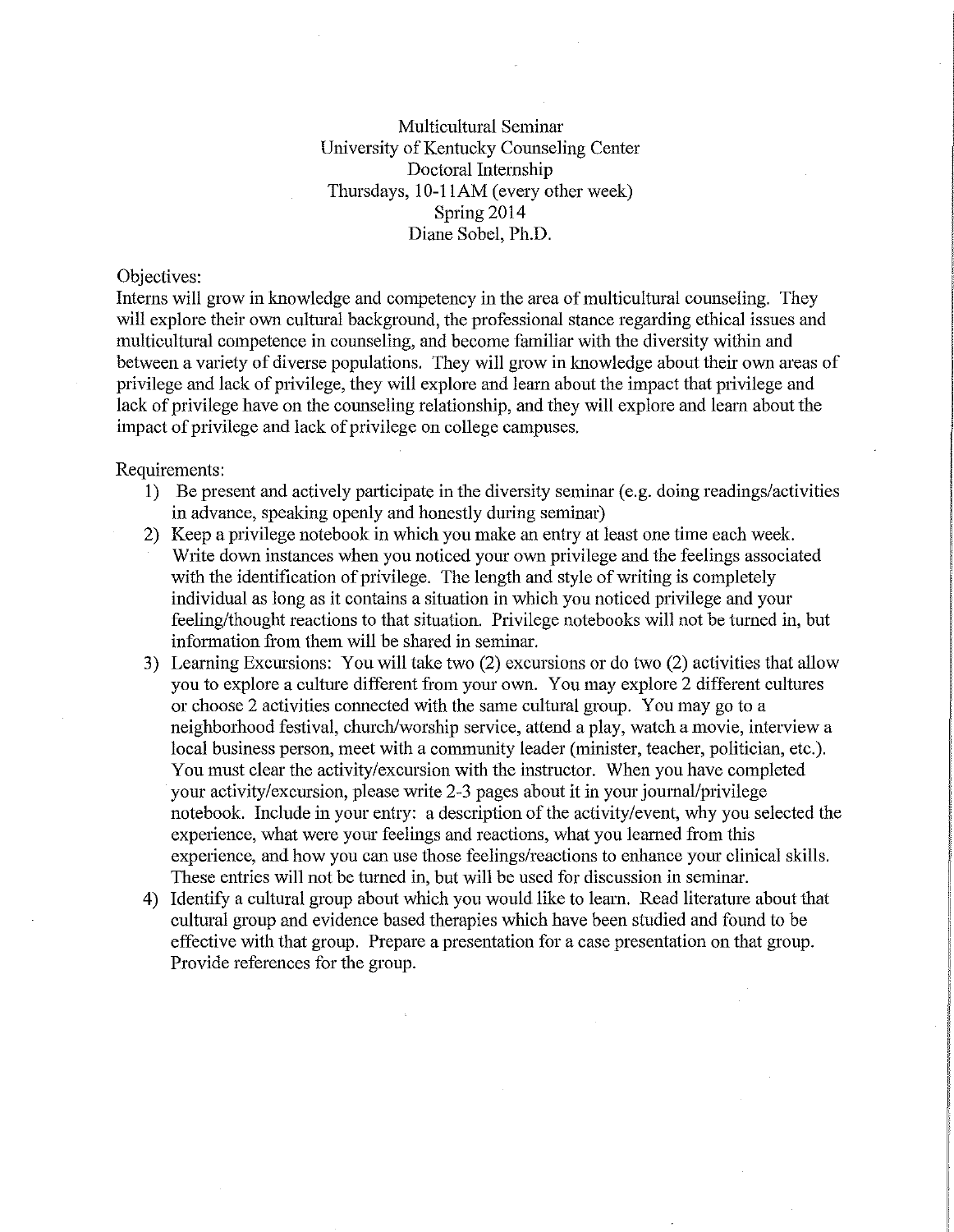| Dates             | Topics                                                                                                | Readings/Activities                                                                                       |
|-------------------|-------------------------------------------------------------------------------------------------------|-----------------------------------------------------------------------------------------------------------|
| January 16, 2014  | Choose cultural groups/dates for<br>Intern presentations, Discuss<br>Intersecting/Multiple Identities | Find articles, video clip, news story<br>About intersecting identities. Bring<br>in to share and discuss  |
| January 30, 20134 | LGBTQ issues $&$ Religion                                                                             | For the Bible Tells Me So Video &<br>Discussion, Pachankis & Goldfried<br>(reading) & Patterson (reading) |
| February 13, 2014 | Spirituality in Therapy                                                                               | Schlosser (reading), Discussion                                                                           |
| February 27, 2014 | Social Class Issues in Therapy                                                                        | Loomis & Tuason readings                                                                                  |
| March 13, 2014    | no seminar—Spring Break                                                                               |                                                                                                           |
| March 27, 2014    | Able-bodied Privilege/Working<br>Disabilities                                                         | Lo & Priester readings                                                                                    |
| April 10, 2014    | <b>Assumed Privilege</b>                                                                              | Barsky, Deines & Delgado-Romero<br>readings                                                               |
| April 24, 2014    | Privilege Notebook Sharing                                                                            | Privilege Notebook Sharing                                                                                |
| May 8, 2014       | <b>Excursion Sharing</b>                                                                              | <b>Excursion Sharing</b>                                                                                  |
| May 22, 2014      | Multiple Identities                                                                                   | Watch video and Discuss Crash                                                                             |

### References

- Barsky, A.E. (2005). Assumed Privilege. In S.K Anderson & V.A. Middleton (Eds.), *Explorations in Privilege, Oppression, and Diversity* (pp. 103-111), Belmont, CA: Brooks/Cole.
- Deines, H.G. (2005). "Who, Me? White": Understanding and Experiencing White Privilege: Helen's Story. In S.K Anderson & V.A. Middleton (Eds.), *Explorations in Privilege, Oppression, and Diversity* (pp. 119-125), Belmont, CA: Brooks/Cole.
- Delgado-Romero, E.A. (2005). No Parece. In S.K Anderson & V.A. Middleton (Eds.), *Explorations in Privilege, Oppression, and Diversity* (pp. 119-125), Belmont, CA: Brooks/Cole.
- Lo, K. (2005). Seeing Through Another Lens. In S.K Anderson & V.A. Middleton (Eds.), *Explorations in Privilege, Oppression, and Diversity* (pp. 49-52), Belmont, CA: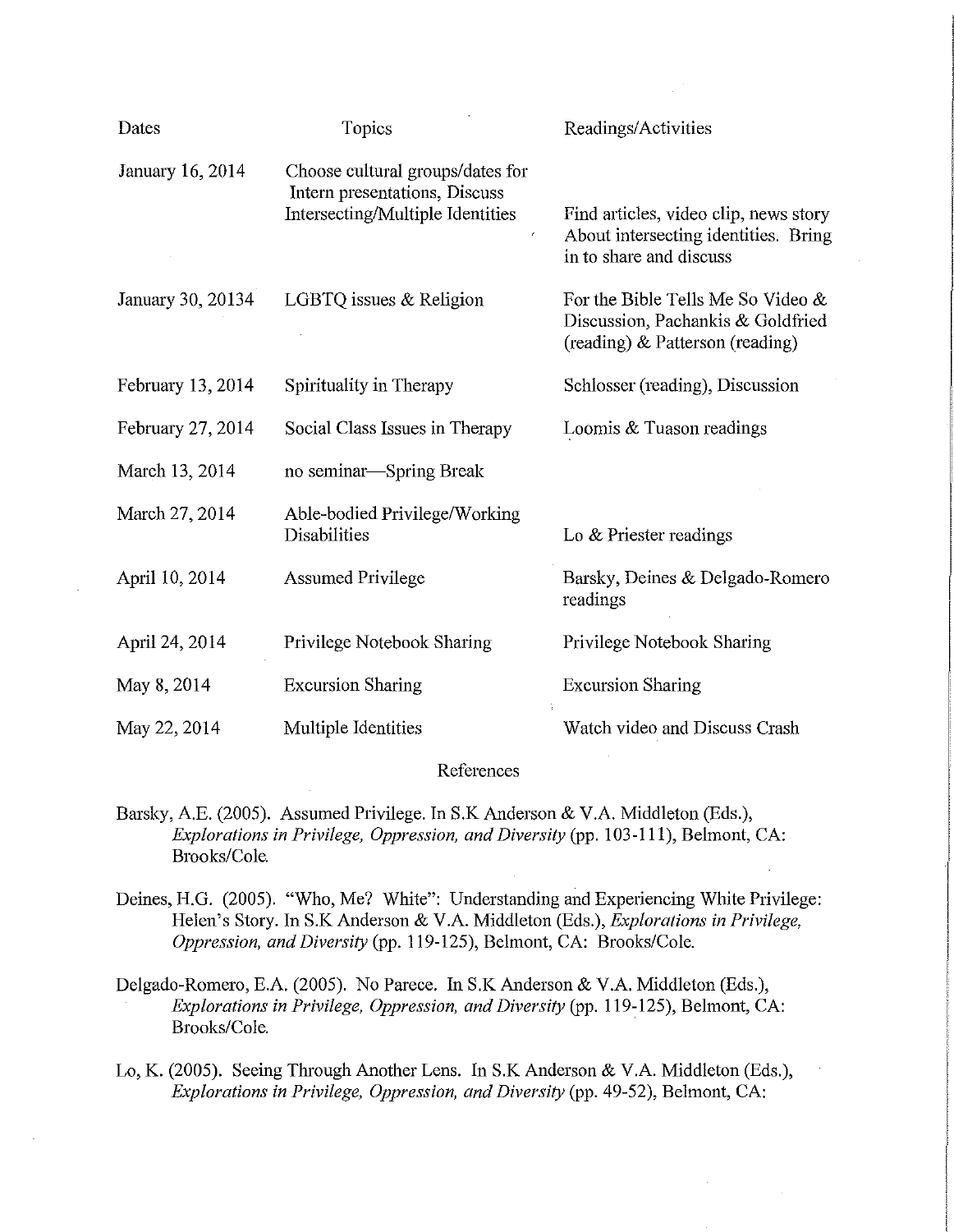Brooks/Cole.

- Loomis, C. (2005). Understanding and Experiencing Class Privilege. In S.K Anderson & V.A. Middleton (Eds.), *Explorations in Privilege, Oppression, and Diversity* (pp. 31-39), Belmont, CA: Brooks/Cole.
- Pachankis, J.E., & Goldfried, M.R. (2004). Clinical issues in working with lesbian, gay, and Bisexual clients. *Psychotherapy: Theory, research, practice, training, 41(3),* 227-246.
- Patterson, C.J. (2009). Children of lesbian and gay parents: Psychology, law and policy. *American Psychologist, 11,* 727-736.
- Priester, P.E. (2005). Dirty Secrets and Unholy Unions: Disability-Based Oppression and Privilege, In S.K Anderson & V.A. Middleton (Eds.), *Explorations in Privilege, Oppression, and Diversity* (pp. 53-58), Belmont, CA: Brooks/Cole.
- Schlosser, L.Z. (2003). Christian privilege: Breaking a sacred taboo. *Journal of Multicultural Counseling and Development, 31,* 44-51.
- Tuason, M.T. (2005). Deprivations and privileges we all have. In S.K Anderson & V.A. Middleton (Eds.), *Explorations in Privilege, Oppression, and Diversity* (pp. 41-47), Belmont, CA: Brooks/Cole.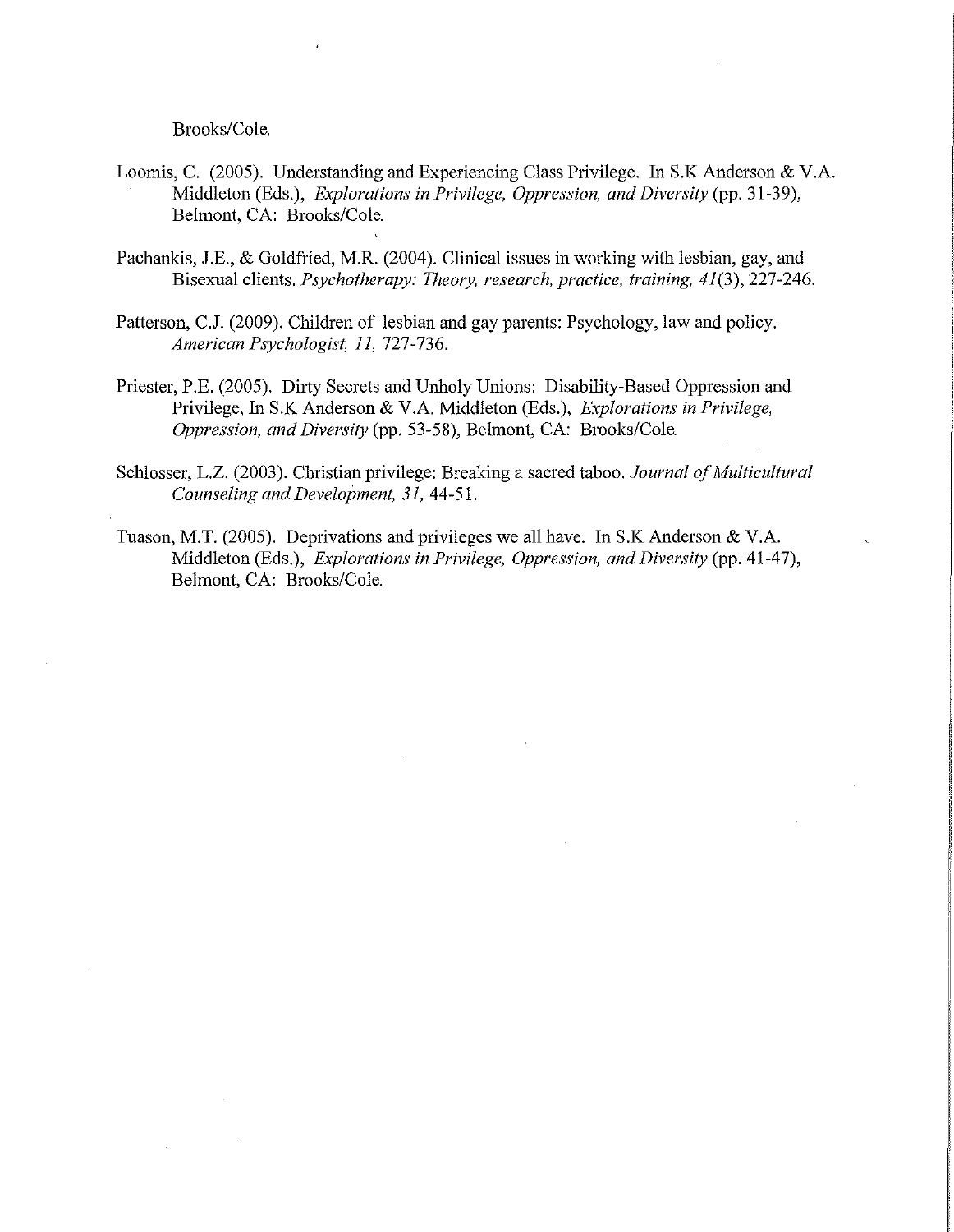### **Doctoral Intern Assessment Seminar 2013-2014**

University of Kentucky Counseling Center Wednesdays 10:00 -10:50am Matthew Ashton, Ph.D. Jennifer Speisman, Psy.D.

### **Learning Objectives:**

- **1.** To improve competency in administering and interpreting psycho-educational assessment instruments used in testing for LD and ADHD within a college population.
- 2. To improve understanding of diagnostic and ethical issues associated with psychological **assessment.**
- 3. To improve skills for writing psychological assessment reports.
- 4. To improve skills of presenting and discussing testing results and case information.
- 5. To learn about relevant testing instruments and issues for assessing psychological and developmental disorders within college student populations.

| Date           | Content                                                   | Format               |
|----------------|-----------------------------------------------------------|----------------------|
| 8/22           | Introduction to Assessment Seminar                        | Seminar              |
| 8/28           | Introduction to Assessment Seminar continued              | Seminar              |
| 9/4            | The Structured/Biopsychosocial Interview                  | Didactic/Supervision |
| 9/11           | Review WAIS-IV and Scoring                                | Didactic/Supervision |
| 9/18           | Review WJ-III and Scoring                                 | Didactic/Supervision |
| 9/25           | Review MMPI, CPT, Computer programs                       | Didactic/Supervision |
| 10/2           | Review CAARS, Brown, Nelson-Denny, Scoring                | Didactic/Supervision |
| 10/9           | Talk about referrals, nuts & bolts of testing             | Didactic/Supervision |
| 10/23          | <b>Report Writing</b>                                     | Didactic/Supervision |
| 10/30          | Recommendations and Medication                            | Didactic/Supervision |
| 11/6           | Giving Feedback to Clients                                | Didactic/Supervision |
| 11/13          | Score presentation/integration                            | Seminar/Supervision  |
| 11/20          | Score presentation/integration                            | Seminar/Supervision  |
| 11/27          | No seminar-Thanksgiving                                   |                      |
| 12/4           | Formulating Diagnoses                                     | Seminar/Supervision  |
| 12/11          | Special Topic: MMPI-2-RF                                  | Didactic/Seminar     |
| $12/18-1/1$    | No seminar- Winter Break                                  |                      |
| 1/8            | Special Topic: Talking about Assessment in job interviews | Didactic/Seminar     |
| $\frac{1}{15}$ | Special Topic: Alternate tests - SB5                      | Didactic/Seminar     |
| 1/22           | Special Topic: Alternate tests - WIAT-III, WMS-IV         | Didactic/Seminar     |
| 1/29           | Score presentation/integration                            | Seminar/Supervision  |
| 2/5            | Score presentation/integration                            | Seminar/Supervision  |
| 2/12           | Special Topic: Autism Spectrum Disorders                  | Didactic/Seminar     |
| 2/19           | Special Topic: ADOS-2 Assessment                          | Didactic/Seminar     |
| 2/26           | Special Topic: ADOS-2 Assessment                          | Didactic/Seminar     |
| 3/5            | Special Topic: ADOS-2 Assessment                          | Didactic/Seminar     |
| 3/12           | Score presentation/integration                            | Seminar/Supervision  |
| 3/19           | Score presentation/integration                            | Seminar/Supervision  |
| 3/26           | Special Topic: DSM-5 Diagnosis                            | Didactic/Seminar     |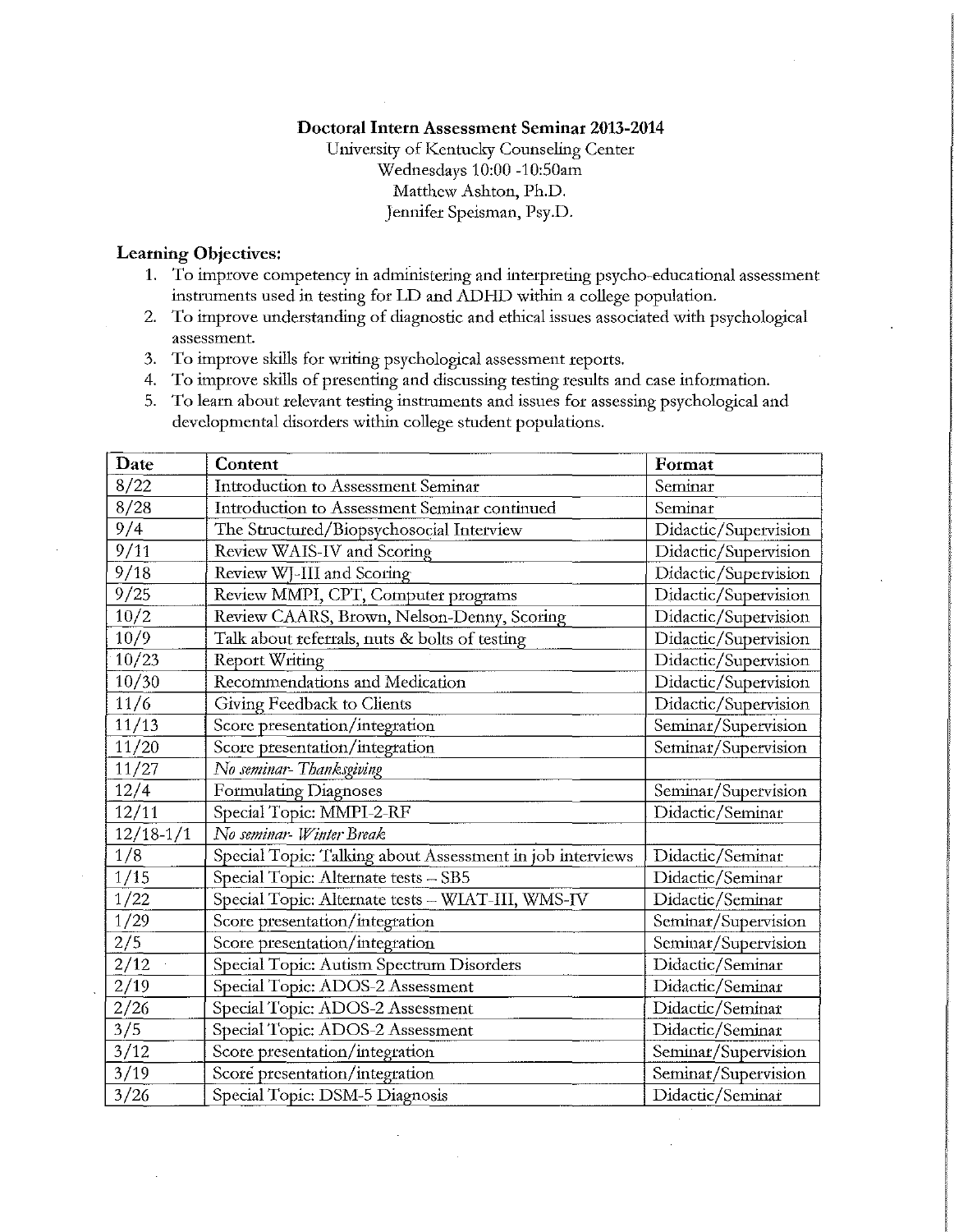| 4/2  | Case Presentation                                        | Seminar/Supervision |
|------|----------------------------------------------------------|---------------------|
| 4/9  | <b>Case Presentation</b>                                 | Seminar/Supervision |
| 4/16 | Special Topic: Case Study                                | Didactic/Seminar    |
| 4/23 | Score presentation/integration                           | Seminar/Supervision |
| 5/7  | Score presentation/integration                           | Seminar/Supervision |
| 5/14 | Special Topic: Integrated testing for Personality and Dx | Didactic/Seminar    |
| 5/21 | Special Topic: Case Study                                | Didactic/Seminar    |
| 5/28 | Special Topic: Neuropsychological Testing Overview       | Didactic/Seminar    |
| 6/4  | Score presentation/integration                           | Seminar/Supervision |
| 6/11 | Score presentation/integration                           | Seminar/Supervision |
| 6/18 | Special Topic: Case Study                                | Didactic/Seminar    |
| 6/25 | Special Topic: Assessment in private practice            | Didactic/Seminar    |
| 7/2  | Final Feedback Sessions, Discussion                      | Seminar/Supervision |
| 7/9  | Wrap-up                                                  | Seminar/Supervision |

 $**$  The actual dates of topics may change throughout the year to accommodate the timing of assessment cases, specific interests of intems, and other training opportunities that present during the year.

### **Seminar Guidelines and Expectations**

- Interns are expected to attend seminar weekly and come prepared to discuss cases and/ or topics presented. This is designated time to discuss all things
- Assessment cases will be assigned as they become available through referral sources (e.g. intake, DRC, etc.), and are expected to be completed in a timely manner including report writing and revisions as needed.
- It is the responsibility of individual interns to allot time to complete assessment administrations and subsequent interpretation and report writing time within your weekly schedule. If there is a need to miss other scheduled meetings to accommodate client availability, please discuss this with the assessment supervisor as well as your individual supervisor and/ or the training director *before* you schedule this time.
- All interactions with clients regarding assessment (and clinical work in general) should be adequately documented, including interactions with DRC personnel or other outside agencies regarding assessment referrals.
- Interns are expected to communicate regularly with assessment supervisor and other interns regarding use of assessment instruments and scheduling issues.
- Assessment sessions should be video recorded or directly supervised.
- Each intern will present one assessment case as a formal case presentation that will be formally evaluated by the supetvisors with written feedback provided.

### **Reference Materials in UKCC Library**

Lichtenberger, E. O. & Kaufman, A. (2012). *Essentials of WAIS-IV assessment* (2<sup>nd</sup> ed.). Hoboken, NJ: John Wiley & Sons, Inc.